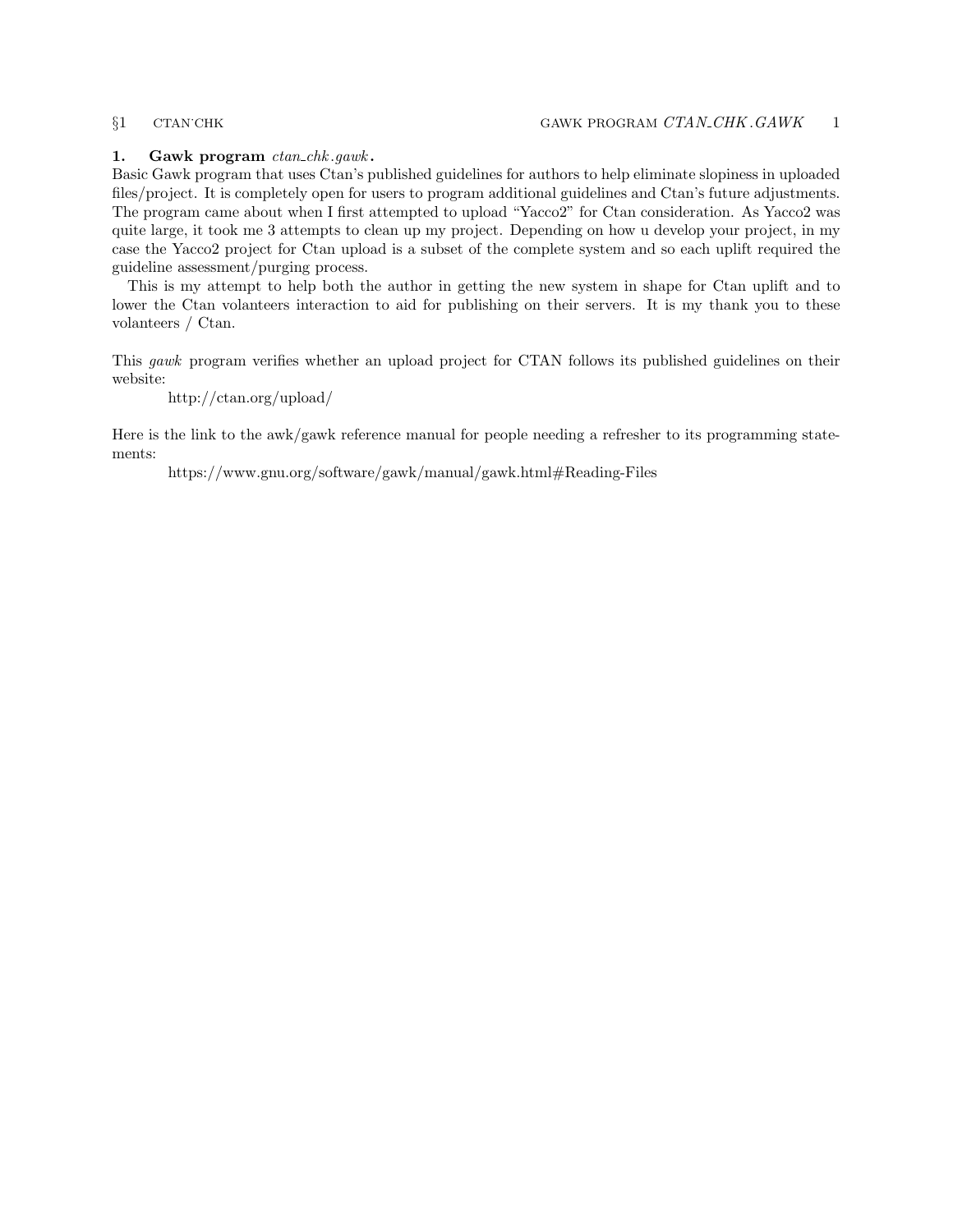# <span id="page-1-0"></span>2. License.

ctan chk's distributed source code is subject to the terms of the GNU General Public License (version 3). If a copy of the MPL was not distributed with this file, you can obtain one at https://gnu.org/licenses/gpl.html.

Project: ctan guidelines verifier and corrector program for uploading projects Distributed under license: GNU General Public License (version 3). Distribution Date: February 15, 2015 Distribution version: 1.0 Comments: Currently for the Unix flavoured Platforms running Gawk Author: Dave Bone

Contributors list: Dave Bone

# 3. Ctan\_chk reference.

Unzip the *ctan\_chk.zip* file. Please read *ctan\_chk.pdf* document. It instructs one in "how to" use the gawk ctan chk .gawk program.

# 4. Literate Programming genre.

ctan chk .pdf user manual and ctan chk .gawk program are generated by the Cweb system's cweave and ctangle programs along with the pdftex. The ctan chk bash script does it all for u; have a read it doesn't bite. Please consider using Cweb and joining "www.tug.org" where u'll find the Cweb system.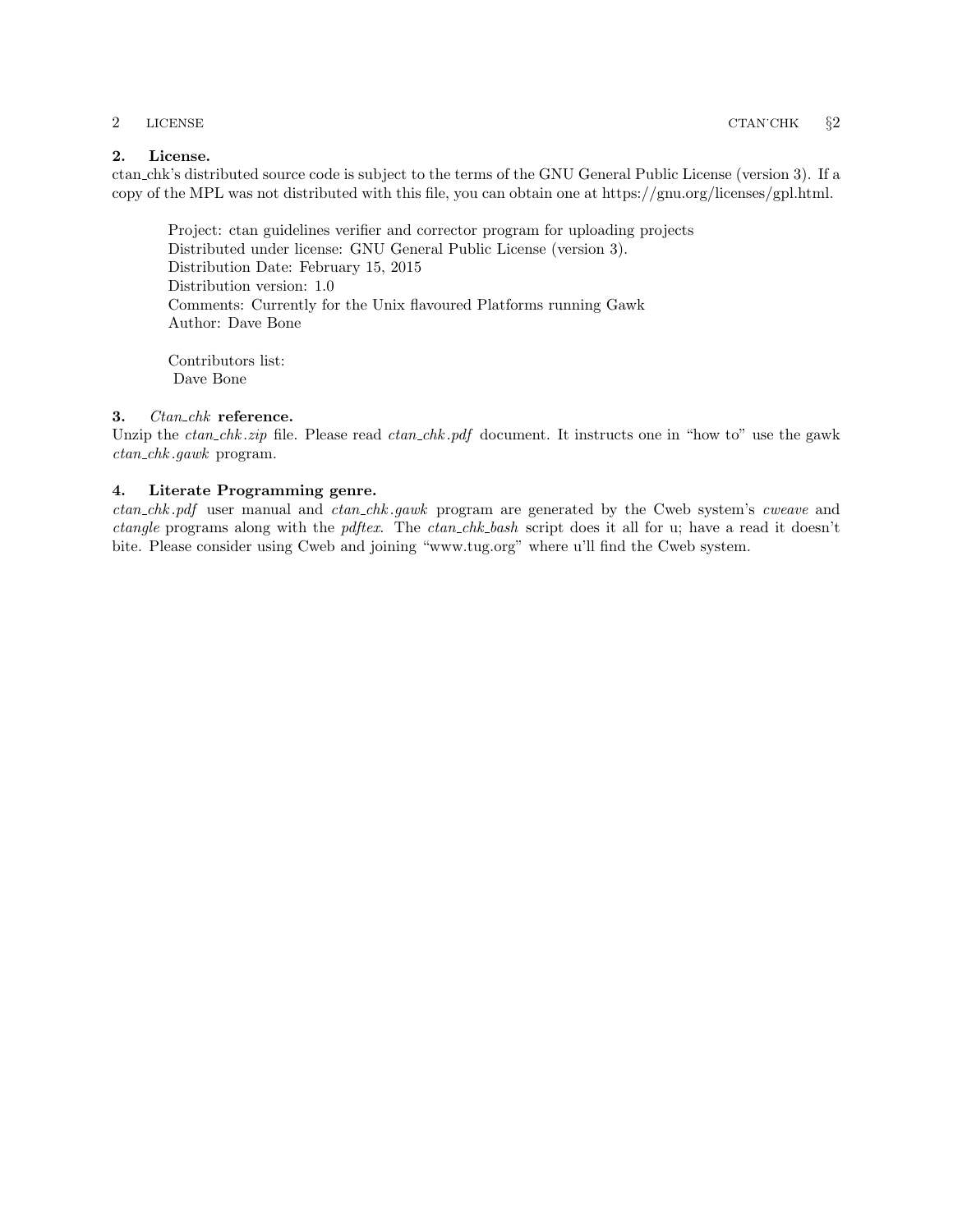# <span id="page-2-0"></span>5. Comments on program's functions.

Normally u edit the *ctan\_chk .gawk* file (using gawk comments) as to what "verification function" is called to check out your project's files. Here is a list of the verification functions to call: Helper functions:

 $is$ -file-a-directory  $-$  is file a directory type rather than a data type?  $is$ -file  $an$ -executable — Maybe too platform dependent: is it an executable

## Verification functions:

 $chk_auxiliary_{\text{f}}\hat{g}$  — files that should be removed / deleted  $chk$ -file permissions — file execute permissions check  $chk\_extended$ -file\_attributes — does file have extended attribute like  $@$  $\mathit{chk\_empty_{\text{-}} files$  — zero byte size file?  $chk\_empty\_directory$  — empty folder  $chk$ -file to bypass in  $zip$  — file to bypass by zip using its -x option

# Correction functions:

remove\_file\_s\_execute\_attribute — Read "Remove file's execute attribute" section for details  $delete$  file — interacts with user. Used by itself or from other functions like *chk auxiliary files* remove\_file\_s\_extended\_attributes — Remove extended attribute from file (platform dependent)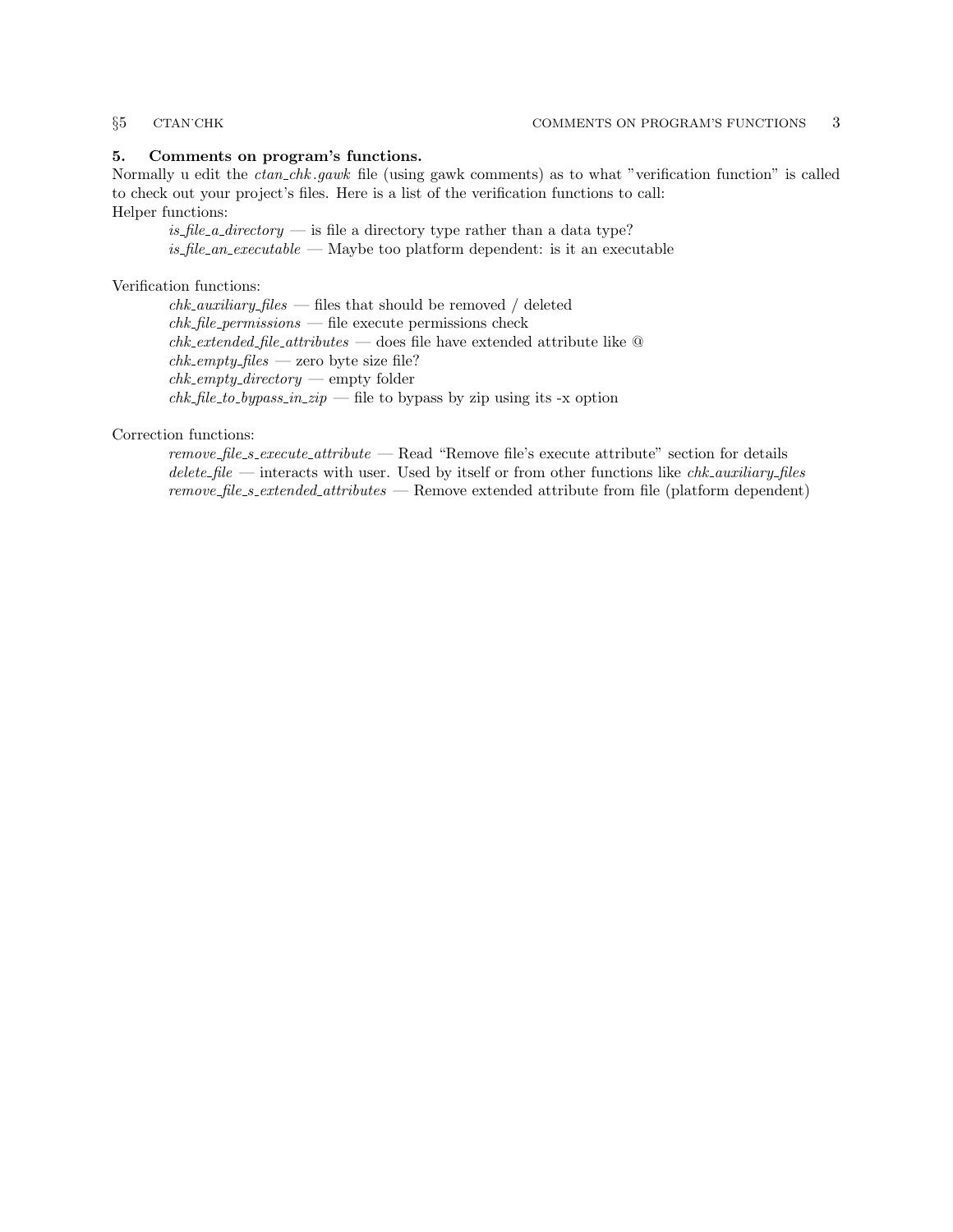# <span id="page-3-0"></span>6. Running Gawk program has 2 run/pass attitude.

U run this program twice with appropriate editing sessions inbetween the run passes:

- run Pass 1 function where your edited functions to call and capturing output with tee utility
- $\Rightarrow$  pass 1's input file is an absolute pathed files list. See How to use this gawk program section
- $\Rightarrow$  assess the messages outputted as to what guidelines need to be corrected
- $\Rightarrow$  outputted messages have 2 parts: part 1 the filename and part 2 the quoted message

run Pass 2 function where u comment out pass 1 call and uncomment pass 2 function call

- $\Rightarrow$  inside the pass2 correct function, uncomment the appropriate correction function to call
- $\Rightarrow$  the captured messages from tee of pass 1 is its inputted file

 $\Rightarrow$  in awk/gawk terms this *gawk*'s record is composed of fields where the field separator is space

 $\Rightarrow$  so the 2nd pass receives the 2 fields filename, and message

Output example of guideline violations from Pass 1:

- ⇒ "/yacco2/.DS Store" 'Extended attributes -rwxr-xr-x@'
- ⇒ "/yacco2/.DS Store" 'Write permissions -rwxr-xr-x@ to possibly delete file type: data'
- $\Rightarrow$  "/yacco2/.DS\_Store" 'Bypass file in zip'
- ⇒ "/yacco2/.gitignore" 'Auxilary file to be deleted'
- ⇒ "/yacco2/.nbattrs" 'Extended attributes -rwxr-xr-x+'
- ⇒ "/yacco2/.nbattrs" 'Write permissions -rwxr-xr-x+ to possibly delete file type: XML'
- ⇒ "/yacco2/.nbattrs" 'Bypass file in zip'
- ⇒ "/yacco2/bin/.DS Store" 'Extended attributes -rwxr-xr-x@'
- ⇒ "/yacco2/bin/.DS Store" 'Write permissions -rwxr-xr-x@ to possibly delete file type: data'
- ⇒ "/yacco2/bin/.DS Store" 'Bypass file in zip'
- ⇒ "/yacco2/bin/man/man1/1lrerrors.log" 'Auxilary file to be deleted'
- $\Rightarrow$  "/yacco2/bin/man/man1/1lrerrors.log" 'Empty file to be deleted'
- $\Rightarrow$  "/yacco2/bin/man/man1/1lrtracings.log" 'Auxilary file to be deleted'
- $\Rightarrow$  "/yacco2/bin/man/man1/1lrtracings.log" 'Empty file to be deleted'
- $\Rightarrow$  "/yacco2/bin/man/man1/o2.man" 'Extended attributes -rw-r-r- $@$ '
- ⇒ "/yacco2/bin/man/man1/o2linker.man" 'Extended attributes -rw-r–r–@'
- $\Rightarrow$  "/yacco2/bin/man/man1/yacco2.man" 'Extended attributes -rw-r-r- $\circ$ "
- $\Rightarrow$  "/yacco2/bin/man/man1/yacco2cmd.tmp" 'Auxilary file to be deleted'
- $\Rightarrow$  "/yacco2/bin/man/man1/yacco2cmd.tmp" 'Empty file to be deleted'
- ⇒ "/yacco2/bld bash APPLE" 'Extended attributes -rwxr-xr-x@'
- ⇒ "/yacco2/bld bash APPLE" 'Write permissions -rwxr-xr-x@ to possibly delete file type: ASCII'
- $\Rightarrow$  "/yacco2/book/appendix a.aux" 'Auxilary file to be deleted'
- ⇒ "/yacco2/book/ch fsm.tex" 'Write permissions -rwxr-xr-x@ to possibly delete file type: LaTeX'

Running the initial program could potentially output the above sampling. If there are just 1 message type outputted then u would just focus on "pass 2" to correct it. Having a mix of messages means "pass 1" should be edited to just deal with the 1 message type at a time. This allows the homogenous output to be captured and edit the removal of files to bypass. Now the program can be edited to support the message type action correcting the violation and rerun. Each listed guideline type would go thru this edit behaviour: "pass 1" to see the violations, analyse its outcome, re-edit program, and then run the correction.

### 7. Anatomy of this gawk program.

It contains 3 gawk actions: BEGIN, Body, and END. This program's BEGIN and END actions are just read record stats. U can add your own code as this program is open to your creativity. The action Body contains the 2 passes: pass1 guidelines verify and pass2 correct. To comment out a function call, add a # at the beginning of its line. To activate a commented out function call, just remove its gawk 's comment character:  $\#$  .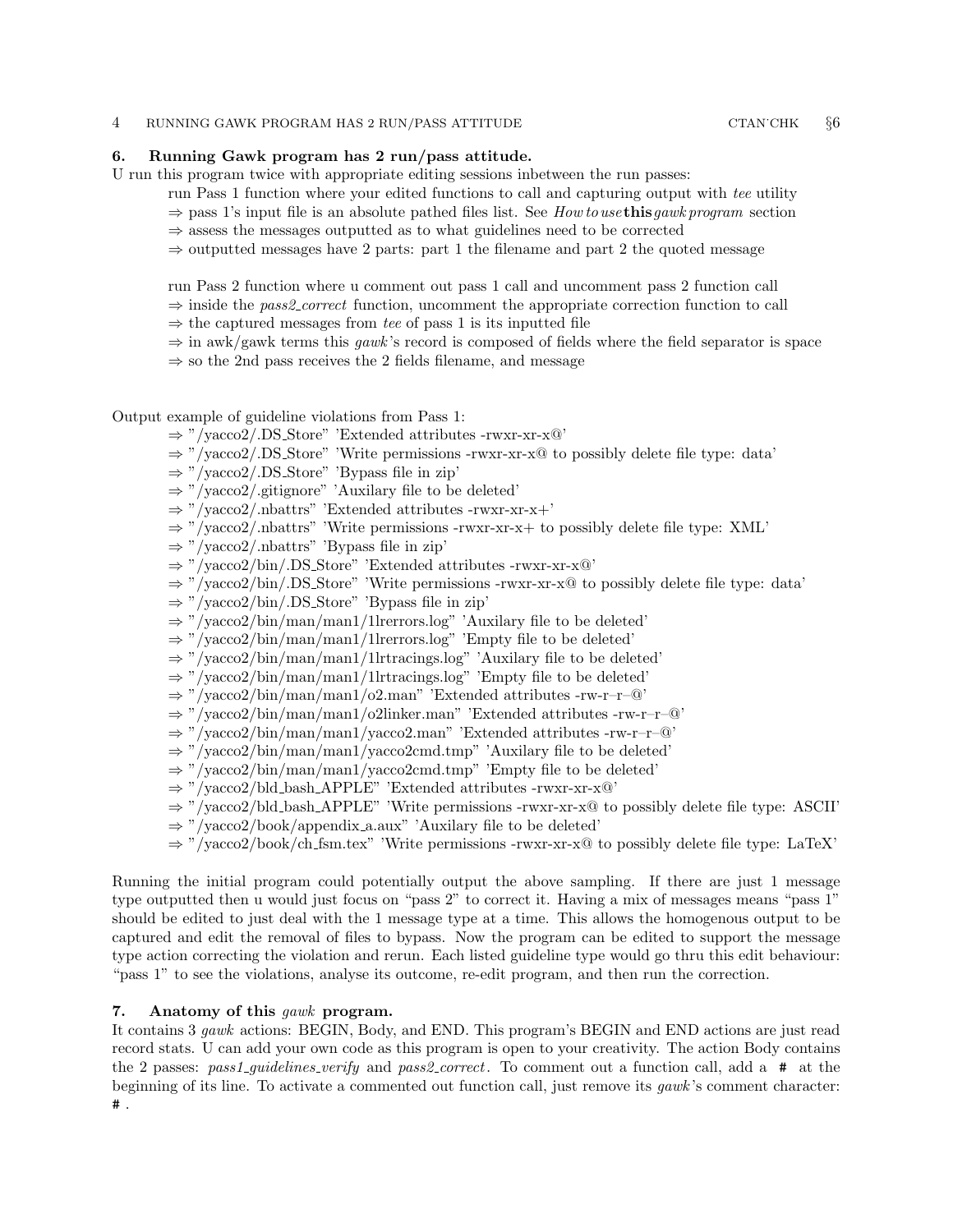### <span id="page-4-0"></span>§8 CTAN˙CHK HOW TO GENERATE THE PDF DOCUMENT AND THIS GAWK PROGRAM 5

# 8. How to generate the pdf document and this gawk program.

The Cweb "literate programming" framework is used to generate its pdf document and its gawk program from  $ctan\_chk.w$ . Though Cweb emits a "c" type code, gawk code is very similar to "c". 0) Run from a terminal using bash.

# . ctan chk bash

 $\Rightarrow$  The various utilities used are outputed on the terminal

U are open to add your own code to the  $ctan_{\text{c}} c h k w$  program and rerun the above script. If u do not have the Cweb framework installed, u can add the code to the *ctan\_chk.gawk* file.

# 9. How to use this gawk program.

0) Run from a terminal using bash.

1) Generate a file containing your project's files whose path is absolute

### find /absolute path of your project  $>$  xxx

 $\Rightarrow$  xxx is a holding file containing your project's files

 $\Rightarrow$  example of an absolute path: /usr/local/yacco2

2) Edit  $ctan\_chk.gawk$  to what function calls u want to use inside  $pass1_guidelines\_verify$ 

3) Run gawk ctan chk program verifying your project

gawk -f ctan chk.gawk xxx # xxx is the file read containing the files to assess

 $\Rightarrow$  it outputs files to correct on the terminal with appropriate guideline message

 $\Rightarrow$  no outputted messages means your project passed with flying colours :

 $\Rightarrow$  To capture the verification output:

## gawk -f ctan chk.gawk xxx|tee yyy

 $\Rightarrow$  Use of tee utility to capture the output into yyy file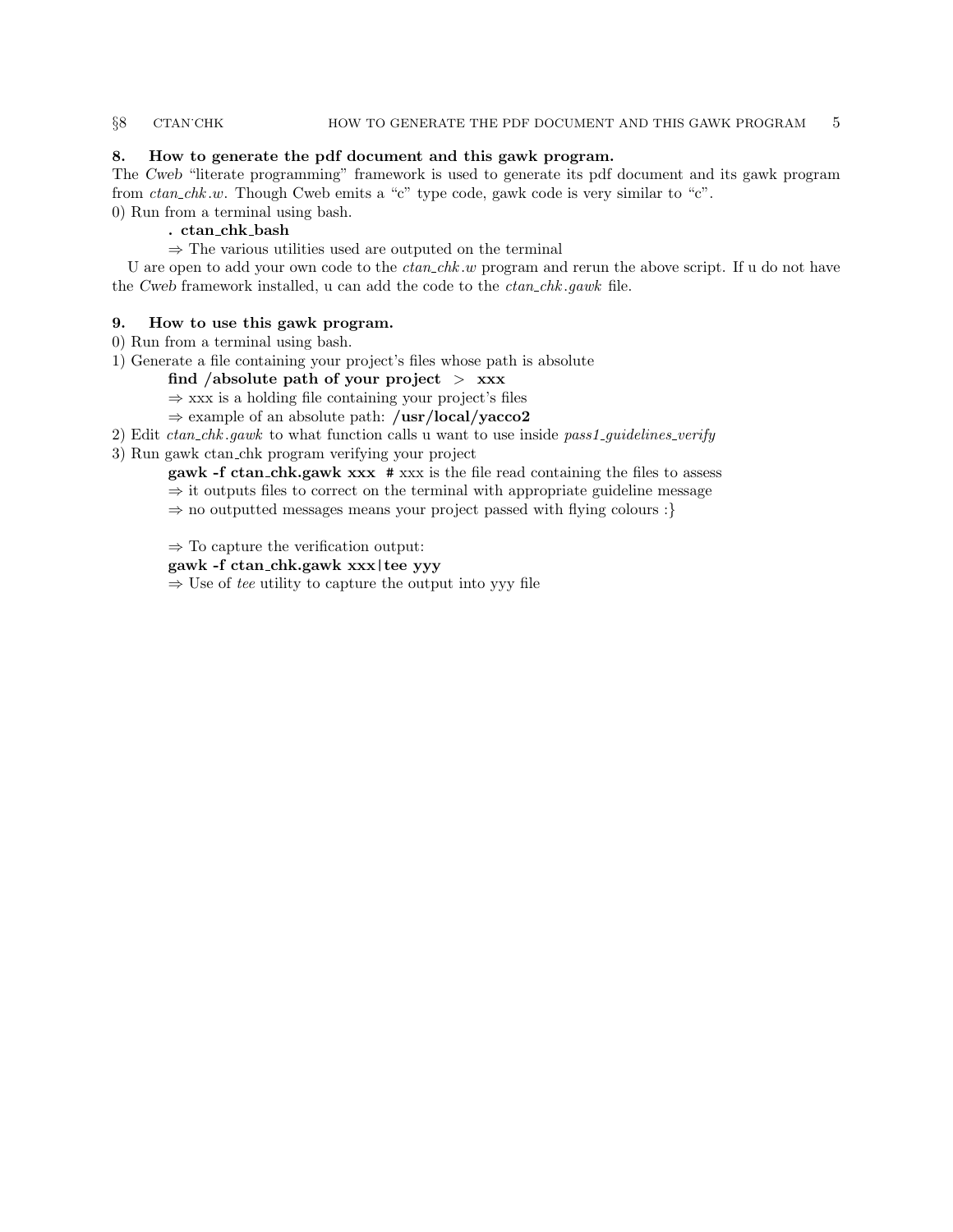# <span id="page-5-0"></span>10. Example: Checking auxilary files to delete.

Here are the steps to see whether there are files to remove/delete. File xxx contains the files to verify as exampled earlier in this document.

# 1) gawk -f ctan chk.gawk xxx

2) Its output should have messages similar to this:

⇒ "/yacco2/bin/man/man1/1lrerrors.log" 'Auxilary file to be deleted'

3) Rerun gawk -f ctan\_chk.gawk xxx|tee yyy where the output messages are put in yyy file.

4) Edit: comment out pass1 guidelines verify and uncomment #pass2 correct in Body action code: The gened *ctan\_chk.gawk* program could have different commented "section no:" used in the below edit session. What is important are function names referenced: for example, pass1\_quidelines\_verify which you'll find in your *ctan\_chk.gawk* program. Same comments apply against the other pieces of code being edited.

```
# section no:22<sup>*</sup>/
# section no28:*/
{
pass1-guidelines-verify(\$1);\#pass2\_correct(\$1,\$2);}
```
#### to

```
\# section no:<br>22*/
# section no28:*/
{
\#pass1-guidelines_verify($1);
pass2.correct ($1, $2);}
```

```
5) Edit: uncomment out #delete file in pass2 correct:
```

```
\# section no:28<sup>*</sup>/
\# section no29:<sup>*</sup>/
function pass2 correct(filename,message)
{
#remove file s execute attribute(filename,message);
#remove file s extended attributes(filename,message);
\#delete_file(filename);
}
```
to

```
\# section no:<br>28*/
# section no29:*/
function pass2 correct(filename,message)
{
#remove file s execute attribute(filename,message);
#remove file s extended attributes(filename,message);
delete file(filename);
}
```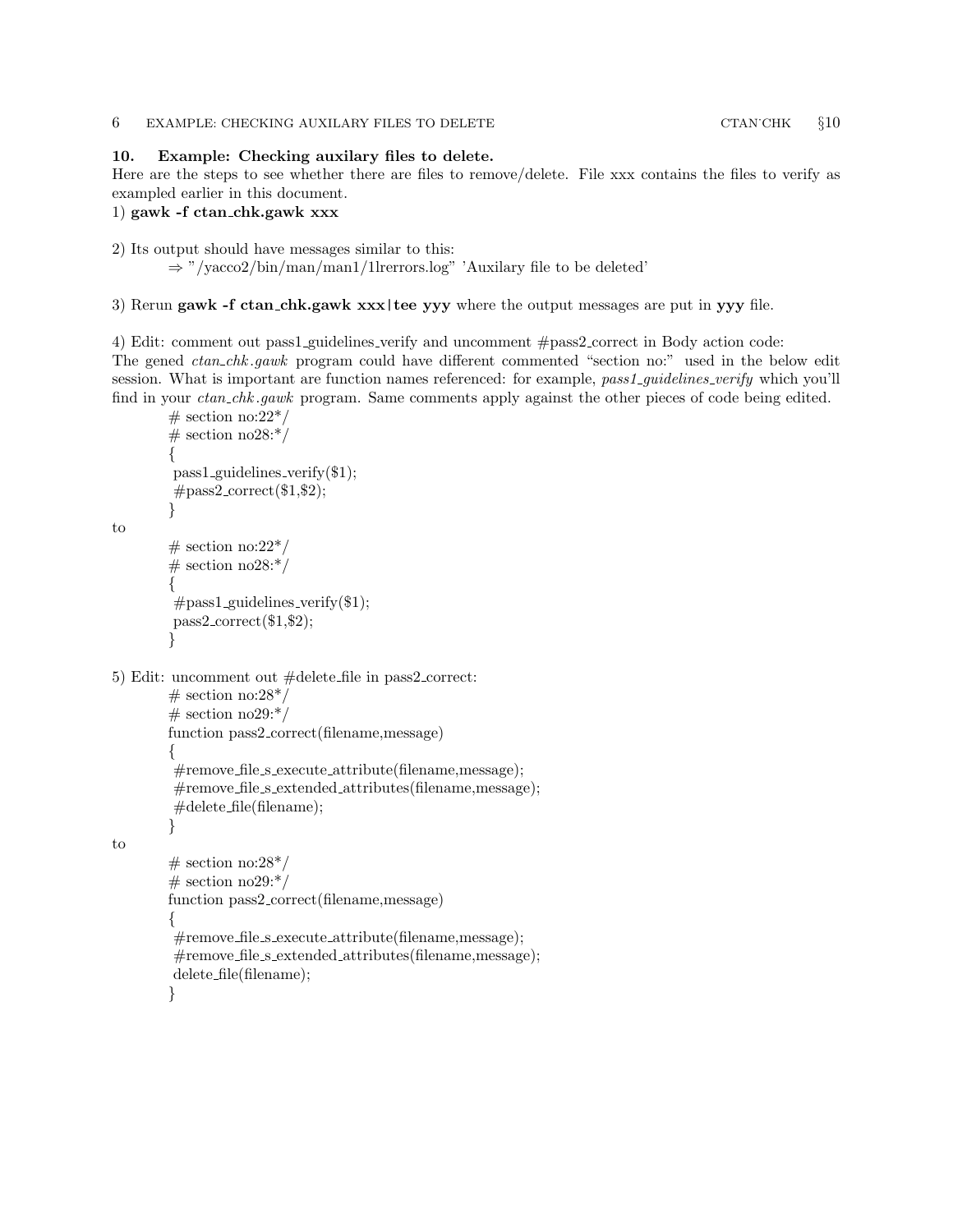6) Save edited  $ctan\_chk.gawk$  program and rerun with  $yyy$ :

 $\Rightarrow$  gawk -f ctan\_chk.gawk yyy

Each file being deleted is questioned and allows u to bypass it. This is due to the -i option used in  $rm$  -i file-to-delete

Other guideline contraints would follow the same run / edit / rerun template above adjusting the program accordingly.

#### $\Rightarrow$  Just remember to reset the program back to its initial setting.

As an aside comment, u could have uncommented the *delete\_file* call inside the *chk\_auxiliary\_files* function and do the correction while in the "assess guideline" pass. So why did u not express this before :{? Well the normal correction pattern is see what guidelines are violated by "pass 1', edit the program, and then rerun against "pass 2" correction. Once u are familiar with the program throw out my patterns and jig your own :}.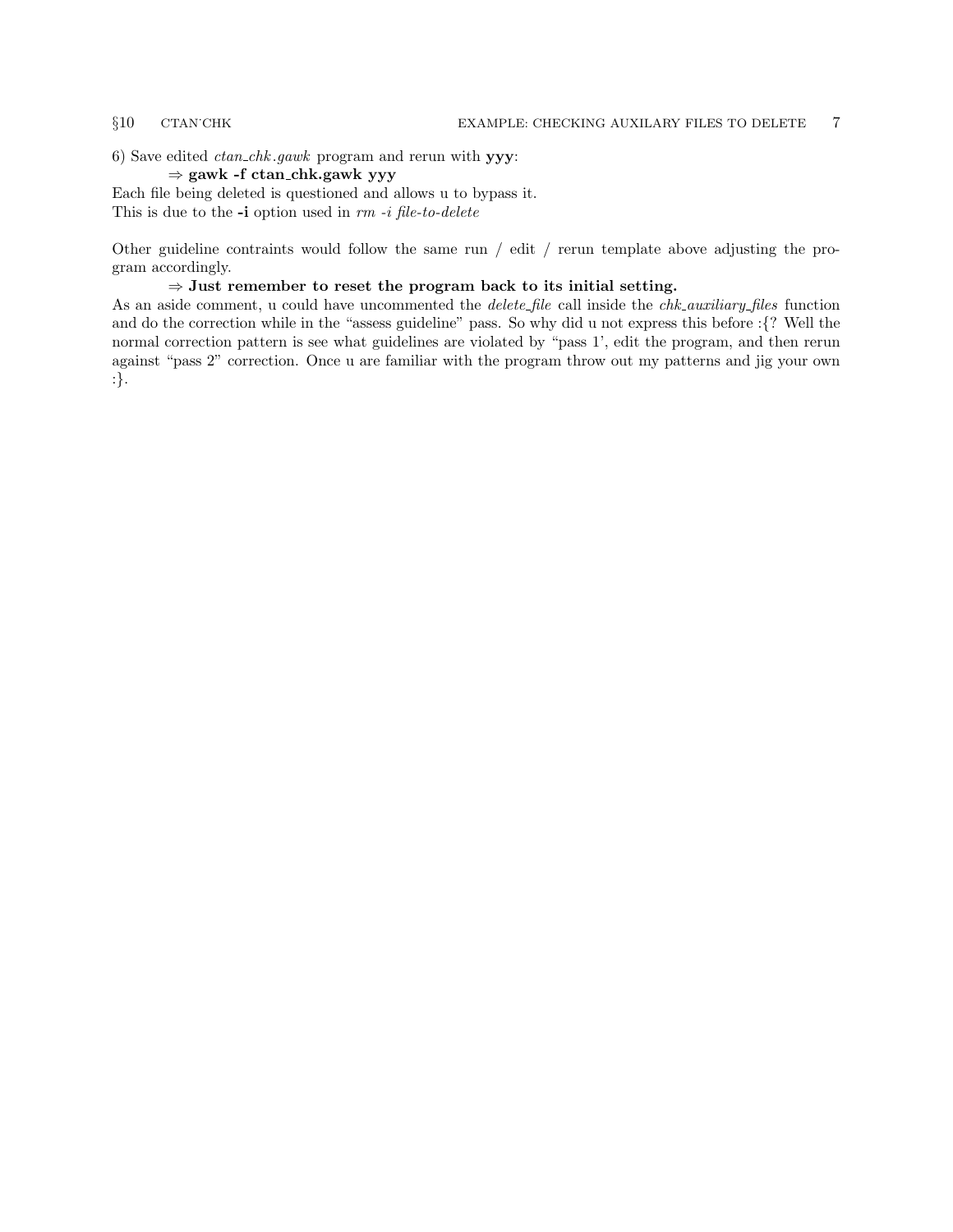### <span id="page-7-0"></span>8 FUNCTION CODE SECTIONS CTAN<sup>·</sup>CHA §11

# 11. Function code sections.

### 12. ctan gawk's comments — author, license etc.

 $\langle$  Emit gawk comments 12 $\rangle \equiv$ # # Program: ctan chk .gawk  $#$  $#$  Author: Dave Bone #  $# \: License:$  $\#$  This Source Code Form is subject to the terms of the GNU General Public License (version 3). # If a copy of the MPL was  $\neg$  distributed with this file,  $\# \ \mathit{You} \ can \ obtain \ one \ at \colon \ "https://gnu.org/licenses/gpl.html" \ .$ #  $#Purpose: Implementation of some suggested CTAN guidelines that an upload project should respect.$  $#$  Correction functions help ucleanup the droppings. # See www.ctan.org website for "upload guideline" document  $\# \ Read\ can\_chk.\ pdf\ document\ describing\ the\ program\ with\ various\ run\ scenarios\ .$ # # This code is used in section [34](#page-17-0).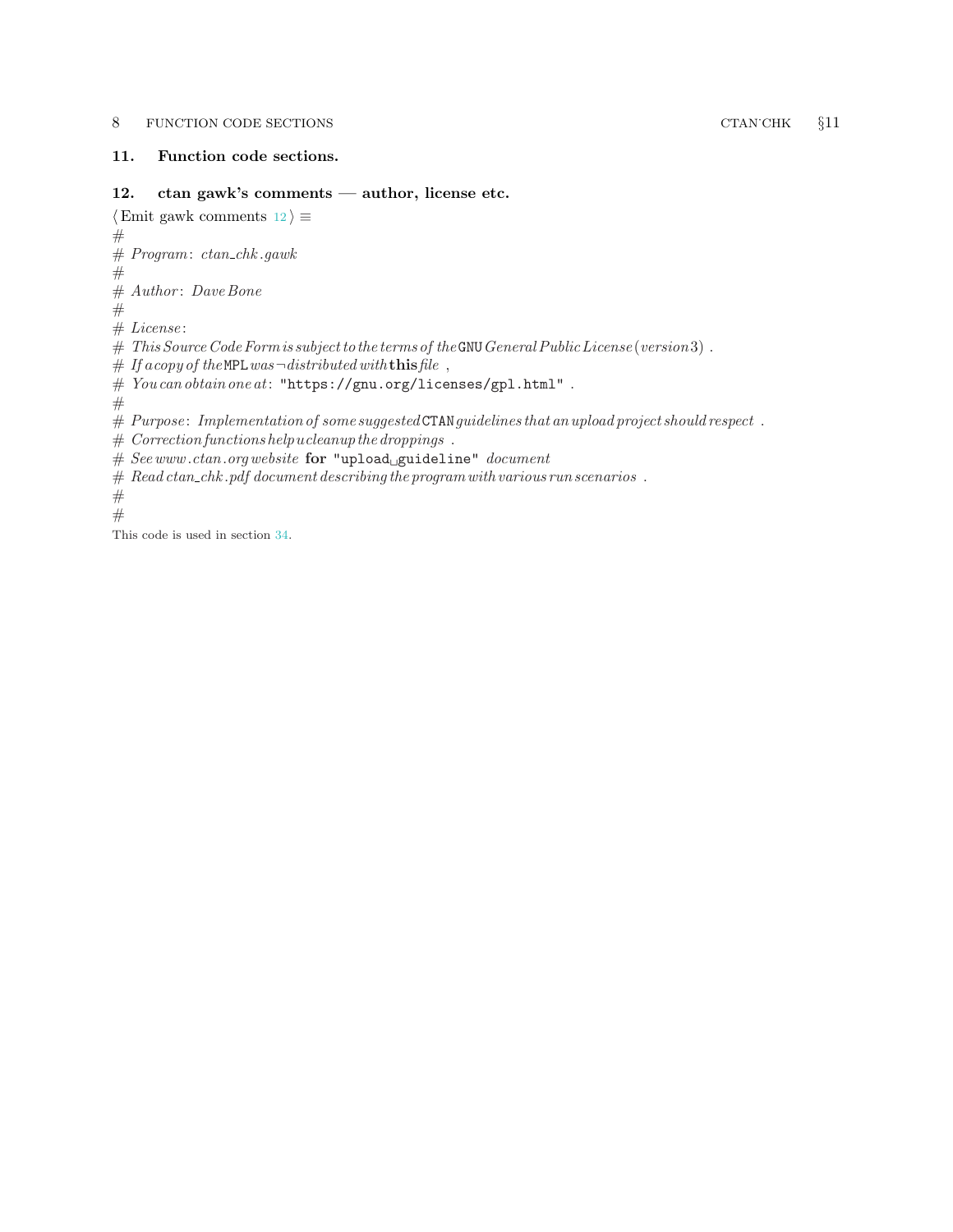#### <span id="page-8-0"></span>§13 CTAN˙CHK HELPER FUNCTIONS 9

# 13. Helper functions.

# 14. Is file a directory.

Directory found returns 1.

```
\langle is_file_a_directory 14 \rangle \equivfunction is_file_a_directory (filename, filetype)
  {
     x= "file\cup\"%s\"";
     y =sprintf(x, filename);
     y \mid getline a;close(y);split(a, parts);fletype[1] = parts[2];xx = parts[2];str = "^{\dagger}directory$";
     if (xx \sim str) {
        return 1;
     }
     return 0;
  }
This code is used in section 34
.
```
# 15. Is file an executable.

This function might be too platform dependent . If so then don't call it or find an alternative. A return 1 means it's an executable.

```
\langle is_file_an_executable 15 \rangle \equivfunction is_file_an_executable (filename, filetype)
  {
     x = "file\_%s";
     y =sprintf(x, filename);
     y \mid getline a;close(y);split(a, parts);filetype[1] = parts[2];xx = parts[2];str = "(executable | POSIX | Mach-0 | ELF)$";
     if (xx \sim str) {
       return 1;
     }
     return 0;
  }
This code is used in section 34
.
```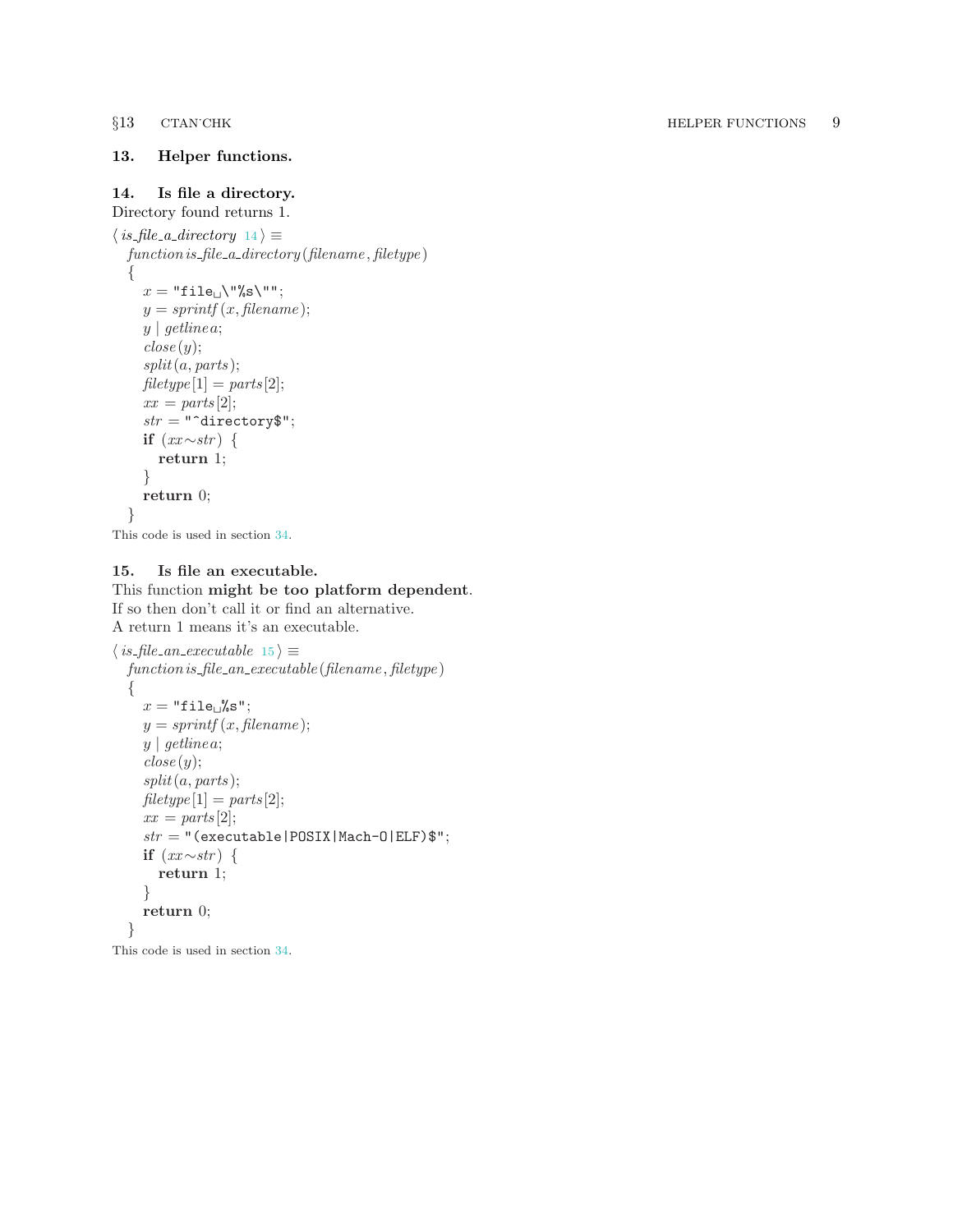#### <span id="page-9-0"></span>10 GUIDELINE ASSESSMENT FUNCTIONS CTAN
CHA 616

### 16. Guideline assessment functions.

# 17. Check for auxiliary type files.

"str" contains a regular expression of file extensions to search for starting with a "." followed by the round bracket expression of extensions to search on ending by the end-of-string regular expression indicator: \$. Inside the rounded bracket expression is the choice of extensions separated by | which is the "or" operator of a regular expression.

The double  $\setminus$  in str is due to how gawk parses the program code: it does a double pass:

- 1) on the string: str
- 2) on the regular expression called

Just having a "." at the start of regular expression means it is a single "wild character" to accept. To accept a period "." that starts the file extension, u have to escape it. Pass 1 for the literal string is the first escape sequence on  $\setminus$  the 2nd backslash. In pass 2 for the regular expession called, the  $\setminus$  escapes the "." to not interpret as the regular expression wild character.

str can be added to. Make sure u include the added extension started with the | when appended to before the closing off rounded bracked ")".

chk auxiliary files outputs a 2 part message: file name and message it considers as an auxiliary file to be deleted. Calling *delete\_file* interacts with the user whether to delete it or not. It is commented out so that the messages can saved and reviewed before the correction pass takes place: See Pass2−−− correct violated guidelines section providing more information. U can uncomment the delete-file statement below if u prefer to delete the file in the assessment pass rather than the correction pass. Your call and temperment.

```
\langle chk_auxiliary_files \; 17 \rangle \equivfunction chk<sub>-</sub>auxiliary-files (filename)
    {
         if (is_\text{-}file_\text{-}a_\text{-}directory(filename) \equiv 1) return 0;
         str = "\\csc(ps|gitingnone|git|aux|log|bb||bcf|blg|brf|ilg|ind|idx|glo|loa|lof|lot|nav|ou\csc(ps)t|snm|vrb|toc|dvi|glg|gls|tmp|o|bak|mpx|scn|toc)$";
         if (filename∼str) {
             a = "\n", s \n \mathcal{N}_\n \mathcal{N}_\n \mathcal{N}_\n \mathcal{N}_\n \mathcal{N}_\n \mathcal{N}_\n \mathcal{N}_\n \mathcal{N}_\n \mathcal{N}_\n \mathcal{N}_\n \mathcal{N}_\n \mathcal{N}_\n \mathcal{N}_\n \mathcal{N}_\n \mathcal{N}_\n \mathcal{N}_\n \mathcal{N}_\n \mathcal{N}_\n \mathcal{N}_\n \mathcal{N}_\n \mathcal{N}_\n \mathcal{N}_\n \mathcal{N}_\n \mathcal{N}_\n \mathcal{N}_\n \mathcal{N}_\n \mathcal{b = sprintf (a, filename);print b;
             #delete_{\textit{file}}(filename);return 1;
         }
         return 0;
    }
This code is used in section 34.
```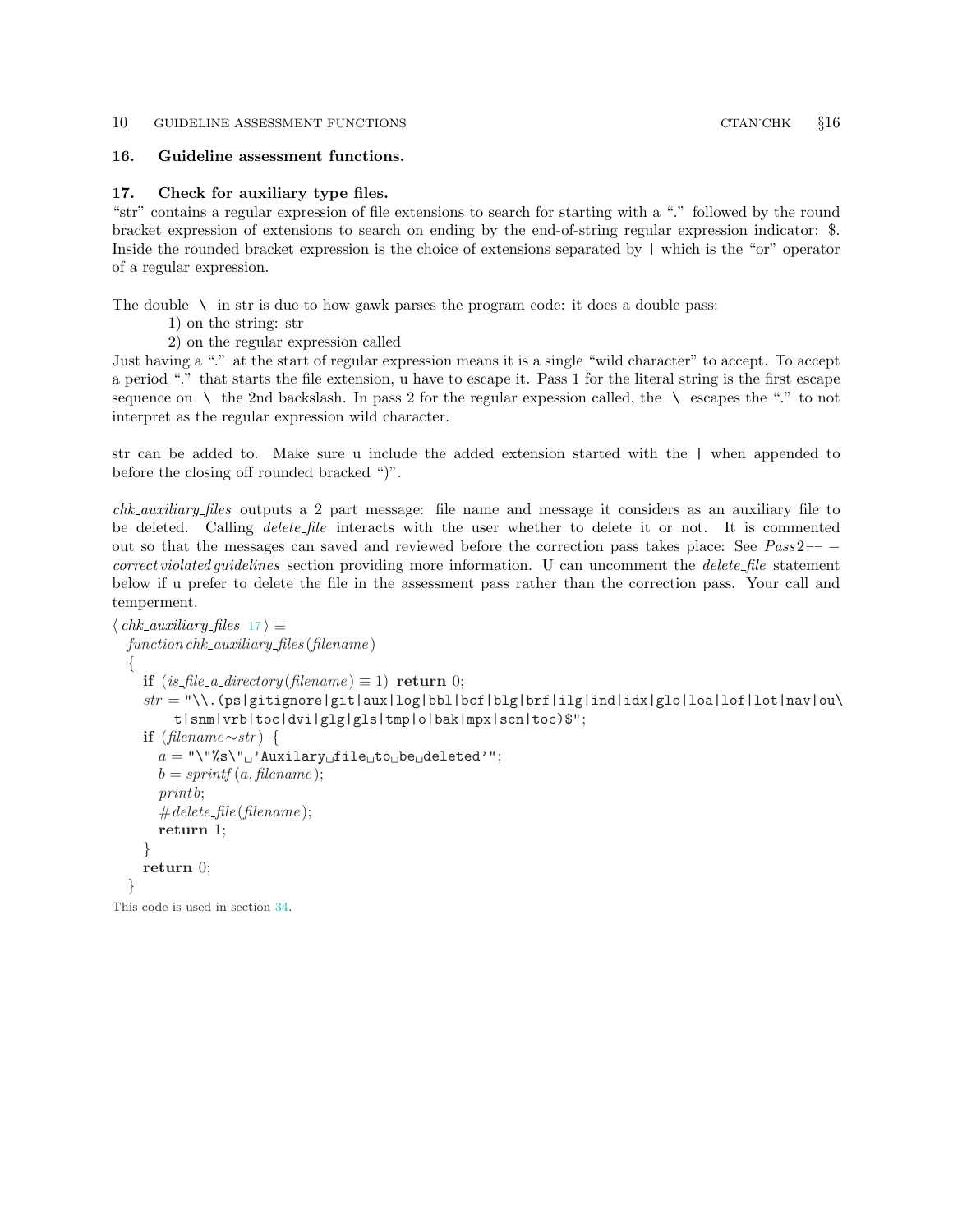<span id="page-10-0"></span>

# 18. Check for extended attributes.

Basicly looks at the output from the "ls -al" of a file. If there are extended attributes it will be displayed at the end of the first field as "@" or "+". It outputs the filename and message to the terminal. Return 1 if found.

```
\langle chk_{\textit{extended-file}\_}attributes 18\rangle \equivfunction chk-extended-file-attributes(filename){
     x = " \mathsf{ls}_\sqcup \textsf{-al}_\sqcup \backslash \textsf{""} \texttt{\%s}\backslash \textsf{""};y = sprintf (x, filename);y \mid getline a;close(y);number_of_{fields} = split(a, parts);if (number_of_{fields} < 9) return 0;
      xx = parts[1];str = "({\bf 0}|+)$";
      if (xx\neg \sim str) {
         return 0;
      }
      a = "\n\%s\n\cdot" 'Extended attributes \frac{?s}{s}'";
      b = sprintf (a, filename, parts[1]);print b;
      #remove_{file\_s\_extended_{-attribute}(filename, b);return 1;
   }
```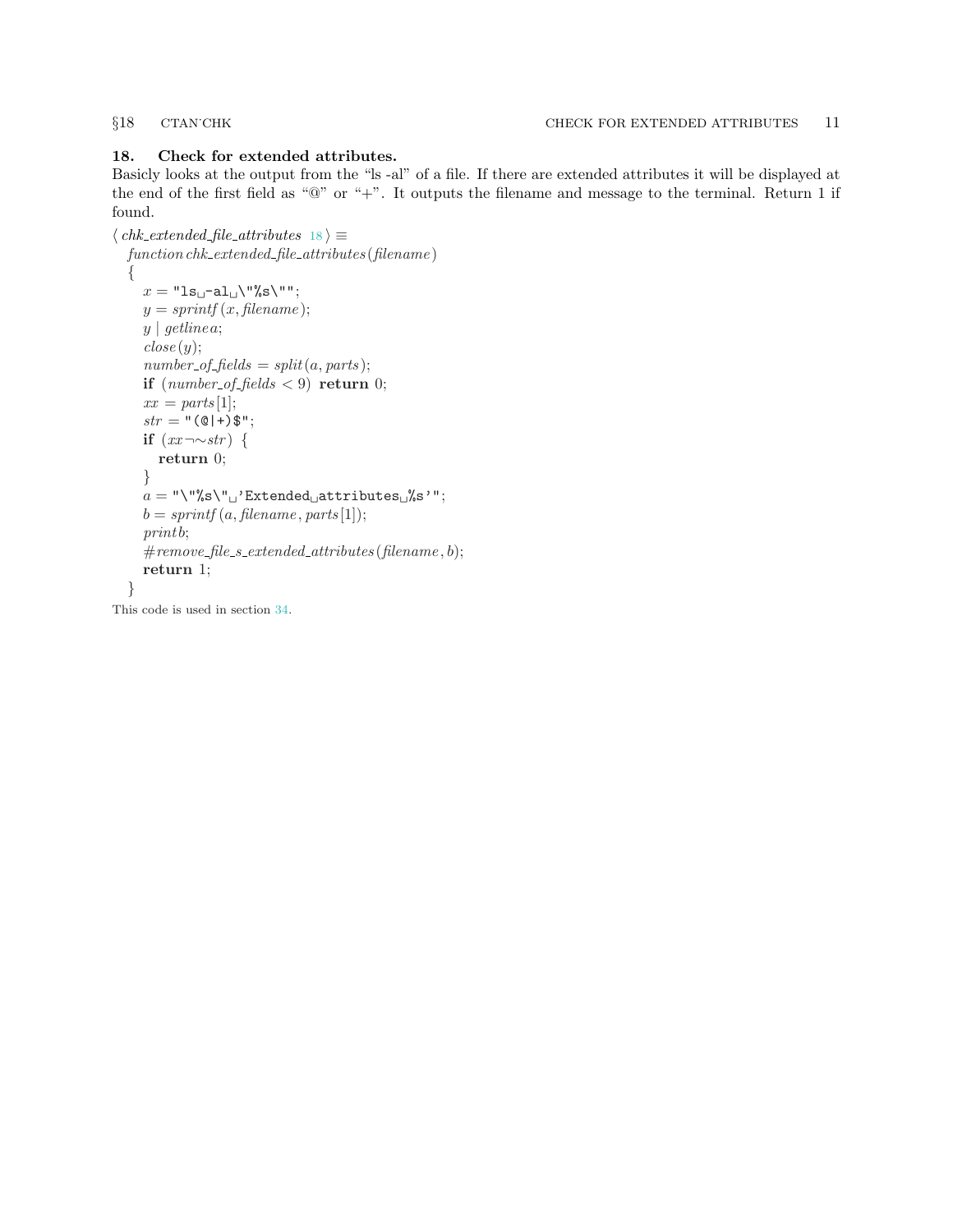### <span id="page-11-0"></span>19. Check for empty files.

Uncomment out the *delete-file* statement below if u want to remove it in the assessment phase. Asks whether to delete the zero sized file and returns 1.

```
\langle chk \text{-}empty \ll 19 \rangle \equivfunction chk empty files (filename )
   {
      if (is_{\text{-}file\_a\_{directory}(\text{filename}) \equiv 1) return 0;
      x = "ls<sub>□</sub>−a1<sub>□</sub>\\"s\\"";y = sprintf (x, filename);y \mid getline a;close(y);number_of_{fields} = split(a, parts);if (number_of_{fields} < 9) {
          print \texttt{"ERROR}\texttt{_{i}} == \texttt{>_{i}} \texttt{ls}_{i} - \texttt{al}_{i} \texttt{should}_{i} \texttt{be}_{i} \texttt{9}_{i} \texttt{fields}_{i} \texttt{an} \texttt{\textbackslash}d_{\Box}it_{\Box}isn't:_{\Box}"a"_{\Box}no_{\Box}fields:_{\Box}" number_{\Box}of<sub>-</sub>fields;
          return 0;
       }
       i = strtonum(parts[5]);if (i > 0) \{return 0;
       }
       a = "\verb"``s\verb"''"`Empty`{}file`_to`_be`_deleted'";b = sprintf (a, filename);print b;
       #delete-file (filename);
       return 1;
   }
This code is used in section 34.
```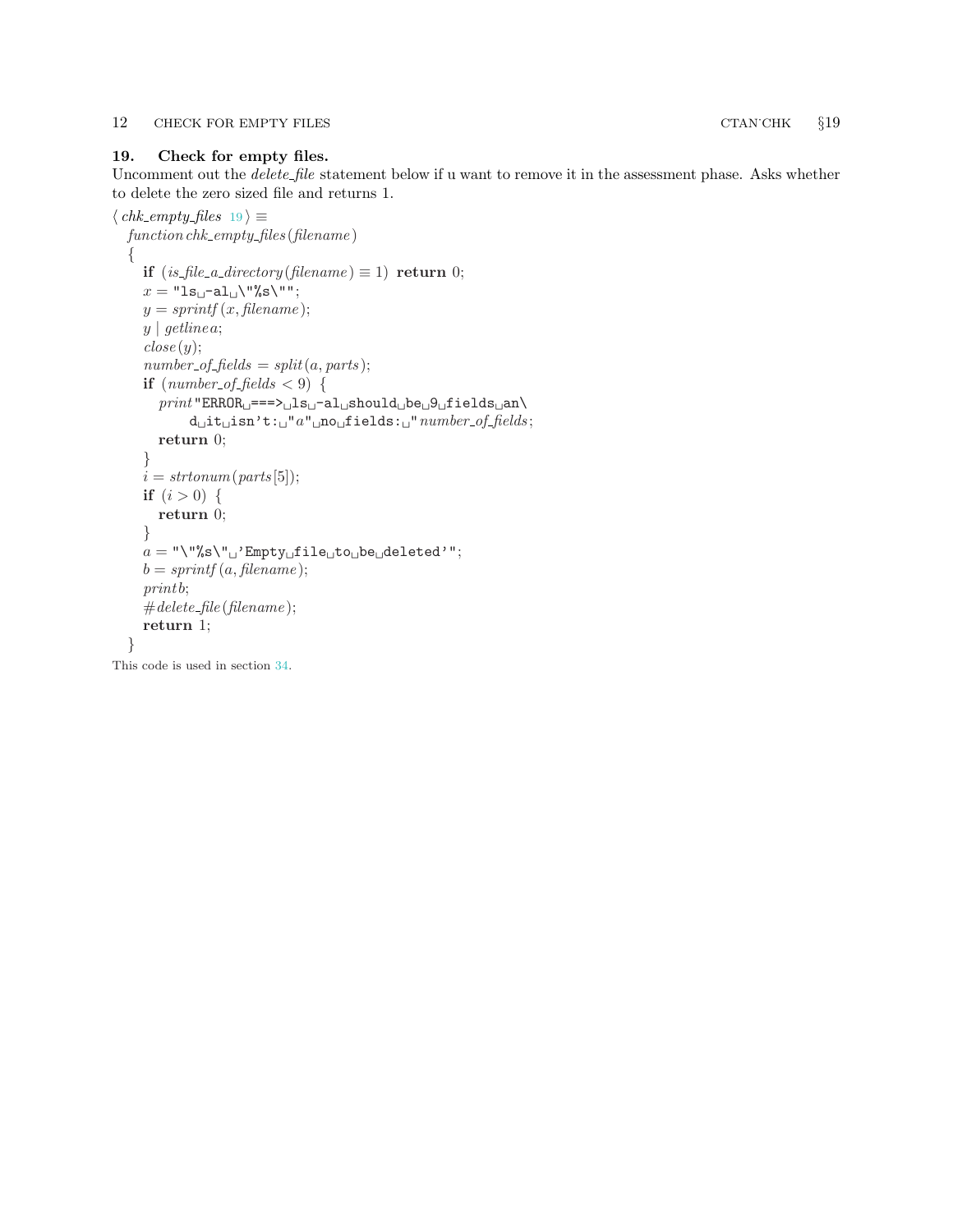# <span id="page-12-0"></span>20. Check for empty directory.

Empty directory found returns a 1.

This check requires u to assess what u want to do: delete it, or add an "info.txt" file inside it. For example in the "Yacco2" project, it is a full development framework of a compiler/compile, and its API library. It has empty Debug folders. Its Release folders contained content. Depending on what the user wanted to debug and link against, the empty Debug folder provided consistency to the framework and hence it was needed. So an "info.txt" file was created inside each Debug folder expressing their intent/use to the developer.

```
\langle chk \_empty\_directory 20 \rangle \equivfunction chk empty directory (filename )
   {
      if (is_\text{-file_a\text{-}directory(filename) \equiv 0) return 0;
      x = "du_1 - sk_1 \wedge "s\wedge";
      y = sprintf (x, filename);y | getlinea;
      close(y);number\_of\_fields = split(a, parts);i = strtonum(parts[1]);if (i > 0) return 0;
      a = "\N"\&\N"_{\text{u}}'Empty<sub>u</sub>directory<sub>u</sub>to<sub>u</sub>be<sub>u</sub>deleted<sub>u</sub>or<sub>u</sub>needs<sub>u</sub>to<sub>u</sub>add<sub>u</sub>info.txt<sub>u</sub>file<sub>u</sub>inside<sub>u</sub>it'";
      b = sprintf (a, filename);print b;
      return 1;
   }
```
This code is used in section [34](#page-17-0).

# 21. Check file permissions.

Bypass a directory. If the file does not have an executable attribute then exit stage gracefully.

```
\langle chk_{\textit{i}}\hat{h}le_{\textit{j}}\hat{e}_{\textit{pre}m} \rangle \equivfunction chk file permissions (filename )
   {
       filetype[1] = "";
       if (is_file_a_d \r{directory} (filename, filetype) \equiv 1) return 0;
       if (is_file_an\_execute(filename, filetype) \equiv 1) return 0;
       x = " \mathbf{1} \mathbf{s}_\sqcup \text{-}\mathbf{a} \mathbf{1}_\sqcup \backslash \texttt{''}\texttt{''s} \backslash \texttt{''''};y = sprintf (x, filename);
       y \mid getline a;close(y);number_{\text{1}} fields = split(a, parts);str = "x":if {\text{parts}} [1] \sim str} {
          a = "\N"\s\"<sub>u</sub>'Write<sub>U</sub>permissions<sub>U</sub>%s<sub>U</sub>to<sub>U</sub>possibly<sub>U</sub>delete<sub>U</sub>file<sub>U</sub>type:<sub>U</sub>%s'";
          b = sprintf (a, filename, parts [1], filetype [1]);
          print b;
          return 1;
       }
       return 0;
   }
```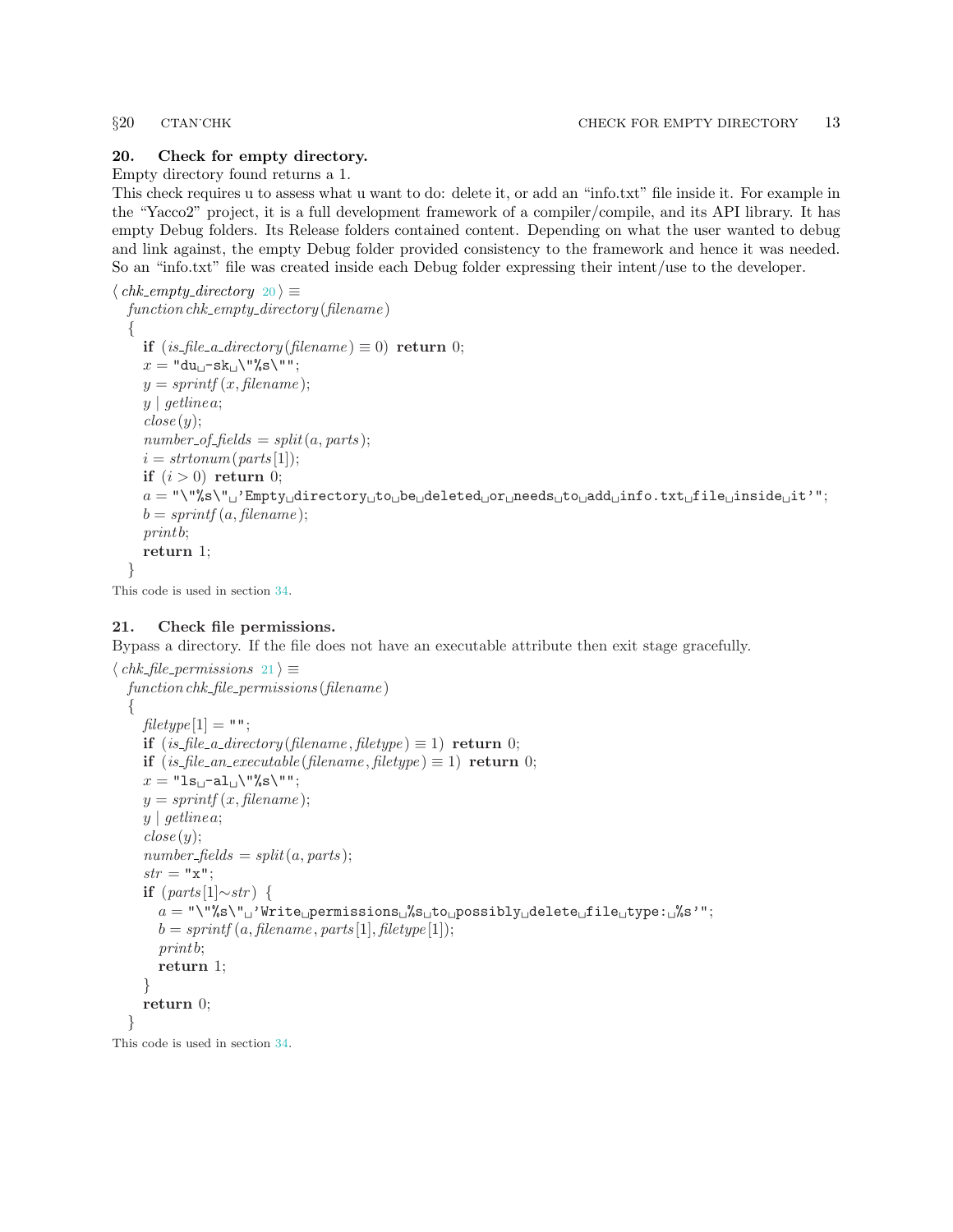<span id="page-13-0"></span>14 CHECK FILE TO BYPASS IN ZIP CTAN
CHECK FILE TO BYPASS IN ZIP

# 22. Check file to bypass in zip.

This is just a check function that lists files to bypass in the zip file creation process. An example of creating a zip file:

# zip -r -ll yacco2.zip yacco2 -x '\*DS Store' -x '\*.nbattrs'

 $\Rightarrow$  -r recurse through the folder getting all its subfolders and their contents

- ⇒ -ll parameter reduces carriage return/line feed combo to line feed
- $\Rightarrow$  -x parameter lists by regular expression the file(s) to bypass
- $\Rightarrow$  The bypassed exampled files are Apple OSX specific

```
\langle chk_{\textit{n}}file_{\textit{to}}\textit{bypass}_{\textit{n}}\rangle =function chk-file_to_by pass_in-zip (filename){
     str = ". (DS_Store | .nbattrs) ";
     if (filename∼str) {
        a = "\N"\s\Upsilon" 'Bypass file in zip'";
        b = sprintf (a, filename);print b;
        return 1;
     }
     return 0;
  }
This code is used in section 34.
```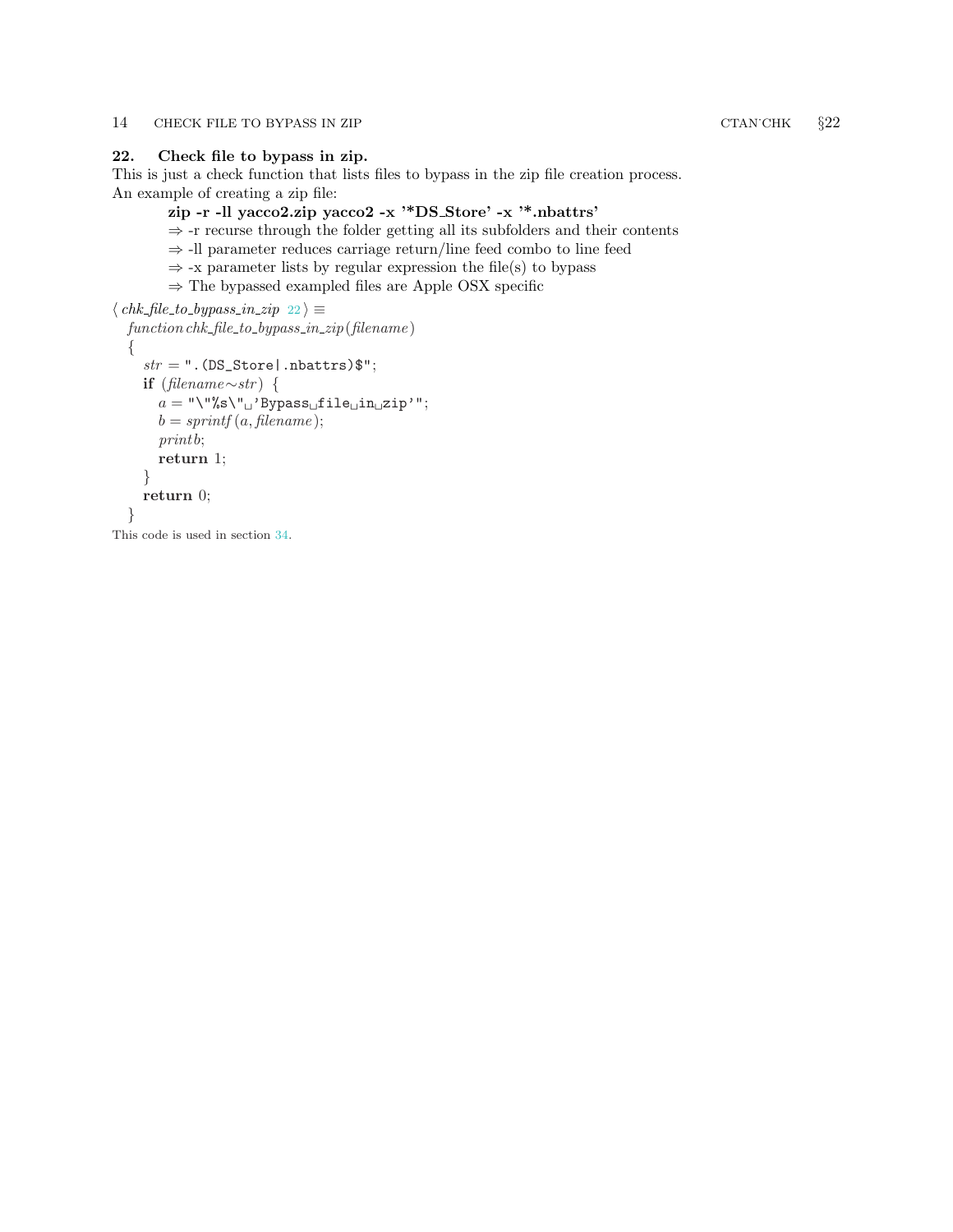# <span id="page-14-0"></span>23. Correct guideline violations.

#### 24. Remove file's execute attribute.

Due to security reasons, u cannot have an indirect bash script run against a list of files to change their ownership attributes. It will run but nothing will be changed. So what to do?

- $\Rightarrow$  gawk -f ctan\_chk.gawk xxx | tee yyy
- ⇒ u can use your own temporary file name instead of yyy
- ⇒ just remember to substitute your file name in place of yyy
- $\Rightarrow$  where the *chk\_file\_permissions* function is the only function run
- $\Rightarrow$  and the other functions have been commented out

Edit yyy file containing the list of potential files, removing files keeping their execute attribute.

Run this below gawk script interactively from your bash terminal

 $\Rightarrow$  This means copy the below script line and paste it in the bash terminal gawk '{x="chmod a-x %s;";y=sprint(x,\$1);system(y);}' yyy

Some comments on the above interactive gawk program:

- 1) It reads the yyy file where each line read contains 2 fields: filename, and message separated by a space
- 2) It runs the chmod utility by the system statement
- 3) Not sure about chmod utility, do a "man chmod" on your bash terminal for more information

4) If u boobooed on a file and removed the execute attribute, here is a correction:

# $\Rightarrow$  chmod a+x file-to-reimplement

```
\langle remove_file_s_execute_attribute 24 \rangle \equivfunction remove<sub>-file</sub> s<sub>-</sub>execute<sub>-attribute</sub> (filename, message)
  {
     print "Please read lctan_chk.pdf | rto find instructions \Omega on \Lambda how remove revecute attribute
           from a file";
  }
```
# 25. Remove file's with extended attributes.

This function is platform dependent. The xattr is the utility to run on Apple's OSx platform to remove the extension.

```
\langle remove_file_s_extended_attributes 25 \rangle \equivfunction remove-file-s-extended-attributes(filename, message){
     x = "echo\_ \%s \verb||" ; \verb|xattr|_c - c_ %s";y = sprintf (x, message, filename);printy;
     \#y \mid getlinea;\#close(y);}
```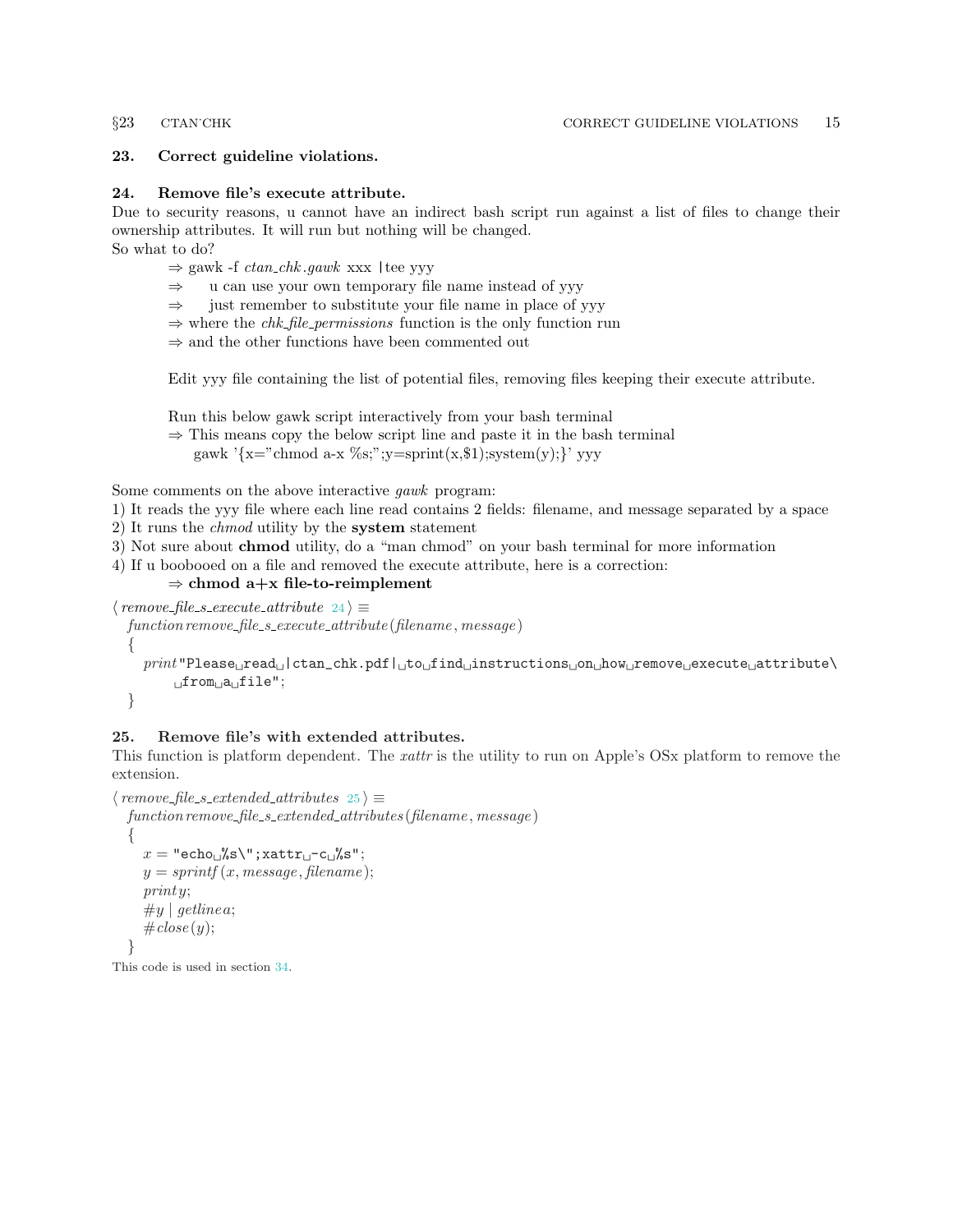# <span id="page-15-0"></span>16 DELETE FILE CTAN<sup>·</sup>CHK §26

# 26. Delete file.

The file name passed to it is displayed and asks whether it should be deleted.

```
\langle delete_file 26 \rangle \equivfunction \, delete\_file \, (filename){
      x = "rm_{\sqcup} -i_{\sqcup} \backslash "%s\"";
      y = sprintf (x, filename);y \mid getline a;close(y);}
```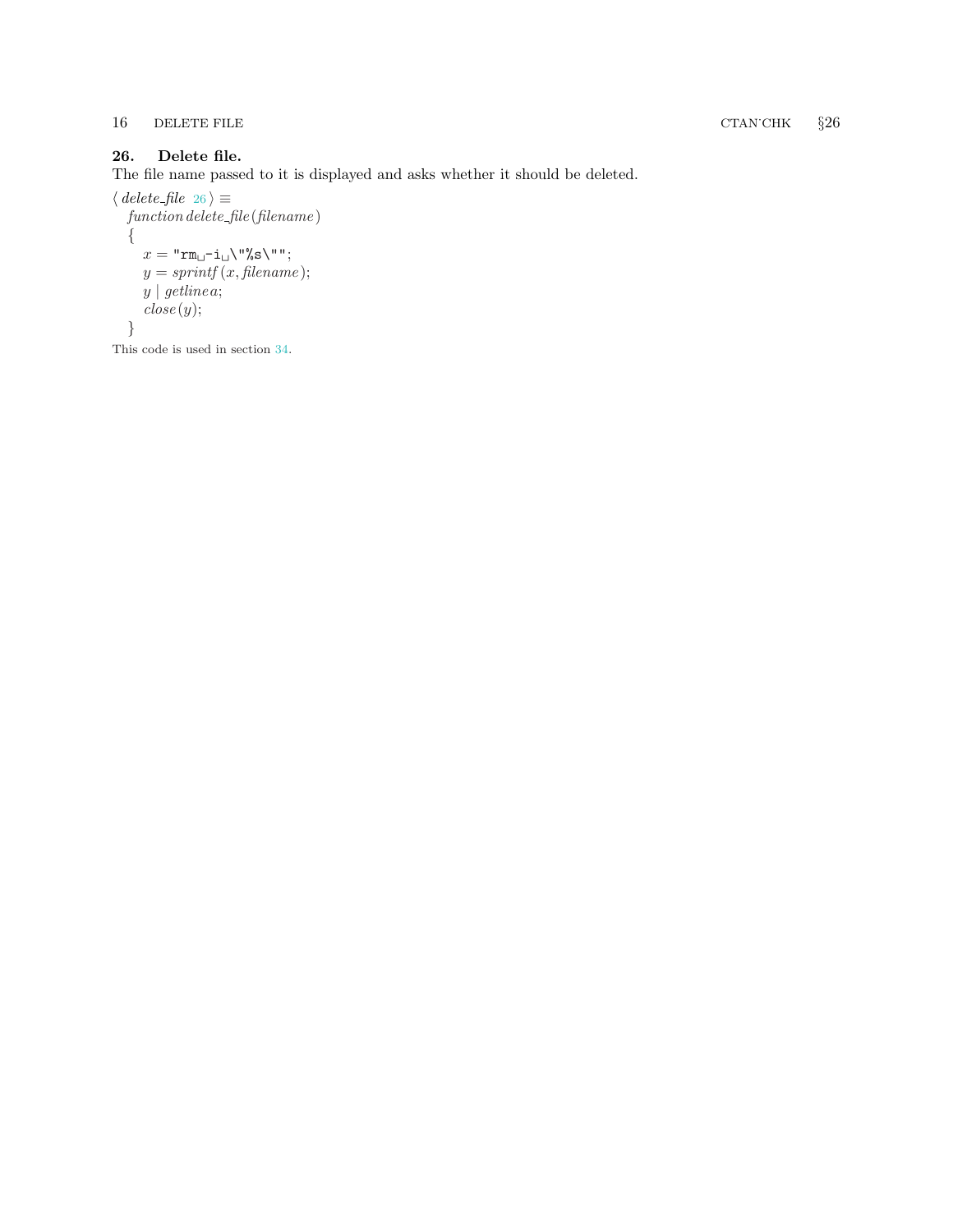<span id="page-16-0"></span>

### 27. Pass 1 / 2 guidelines assessment and correction.

### 28. Pass  $1$  — guidelines assessment.

Using a text editor (un)comment out the appropriate function calls in  $ctan\_chk.gawk$  that u'd like to verify. For example checking just the files to be deleted, comment out all the below functions except  $chk_auxiliary_{\text{f}}$ iles.

U can run pass 1 as is to see whether any of your files for upload do not pass the guidelines. From there u can adjust what function to deal with by commenting out the others fuctions and teeing out its found infidelities for pass 2 correction.

```
\langle pass 1 guidelines verify 28 \rangle \equivfunction pass1-quidelines-verify (filename)
  {
     chk_auxiliary_files (filename);
     chk\_extended_{\text{=}}fit_{\text{=}}attributes (filename);chk\_empty\_files (filename);chk\_empty\_directory (filename);
     chk file permissions (filename );
     chk-file to bypass in zip(filename);
  }
This code is used in section 34.
```
# 29. Pass  $2$  — correct violated guidelines.

There are 3 functions whereby 2 of them do usefull things.

delete file function asks whether its passed file should be deleted

 $\Rightarrow$  Remove the -i in **rm -i** statement if u don't want the interactive question

remove file s extended attributes function is tailored to the Apple platform

 $\Rightarrow$  Other platforms should have an equivalent xatter -c utility

 $\Rightarrow$  Caveat: know what utility to use and adjust accordingly to remove the extension attribute

 $\Rightarrow$  Have a read at https://en.wikipedia.org/wiki/Extended file attributes#cite\_note-14

remove\_file\_s\_execute\_attribute tells u to read the ctan\_chk.pdf document  $\Rightarrow$  on "how to remove" the execute attribute from a file

Uncomment the appropriate below function to call. And comment out *pass1\_quidelines\_verify* statement, and uncomment pass2\_correct statement in Body action before reruning this program.

```
\langle pass 2 guidelines correction 29 \rangle \equivfunction pass2\_correct (filename, message)
  {
     #remove_{file\_s\_execute\_attribute(filename, message);#remove_{file\_s\_extended_{-attribute}(filename, message);#delete_{\textit{file}}(\textit{filename});}
```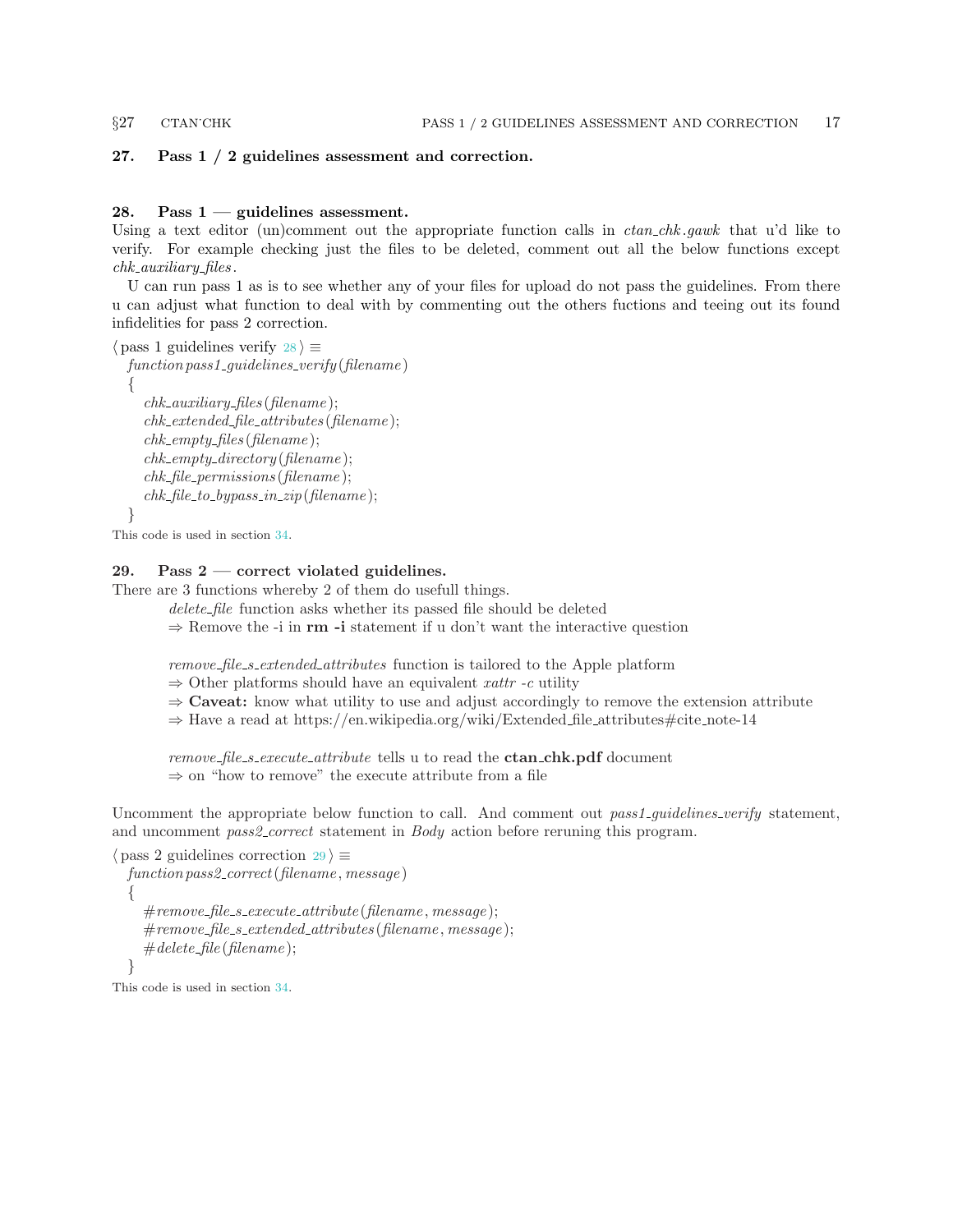# <span id="page-17-0"></span>30. Gawk Begin, Body, End actions.

```
31. Begin.
```
 $\langle$  BEGIN 31  $\rangle \equiv$ BEGIN {  $rec\_cnt = 0;$ }

This code is used in section 34.

# 32. Body.

```
\langle Body 32 \rangle \equiv\{pass1_{\text{}-}\t{guidelines\_verify(\$1);\}#pass2\_correct(*1, *2);}
```
This code is used in section 34.

# 33. END.

```
\langle END 33 \rangle \equivEND{
\# \ \textit{print} \, \texttt{''no\_records\_read:} \_ \texttt{''NR};}
This code is used in section 34.
```
# 34. Write out gawk program.

```
\langle \text{ctan\_chk.gawk} \quad 34 \rangle \equiv\langle12\rangle;
  \langle14\rangle;
   is file an executable 15;
   chk_auxiliary_{\text{f}}17;
   25};chk_{\text{-}}file_{\text{-}}permssions21 ;
   chk\_extended_{\text{file}\_attributes}18 ;
   chk\_empty_{\text{f}}19\rangle;
   20;
   delete_{\text{f}}26 ;
   chk22);
   pass 1 guidelines verify 28;
   29};\langle BEGIN 31\rangle;\langle Body\ 32 \rangle;\langle END 33\rangle;
```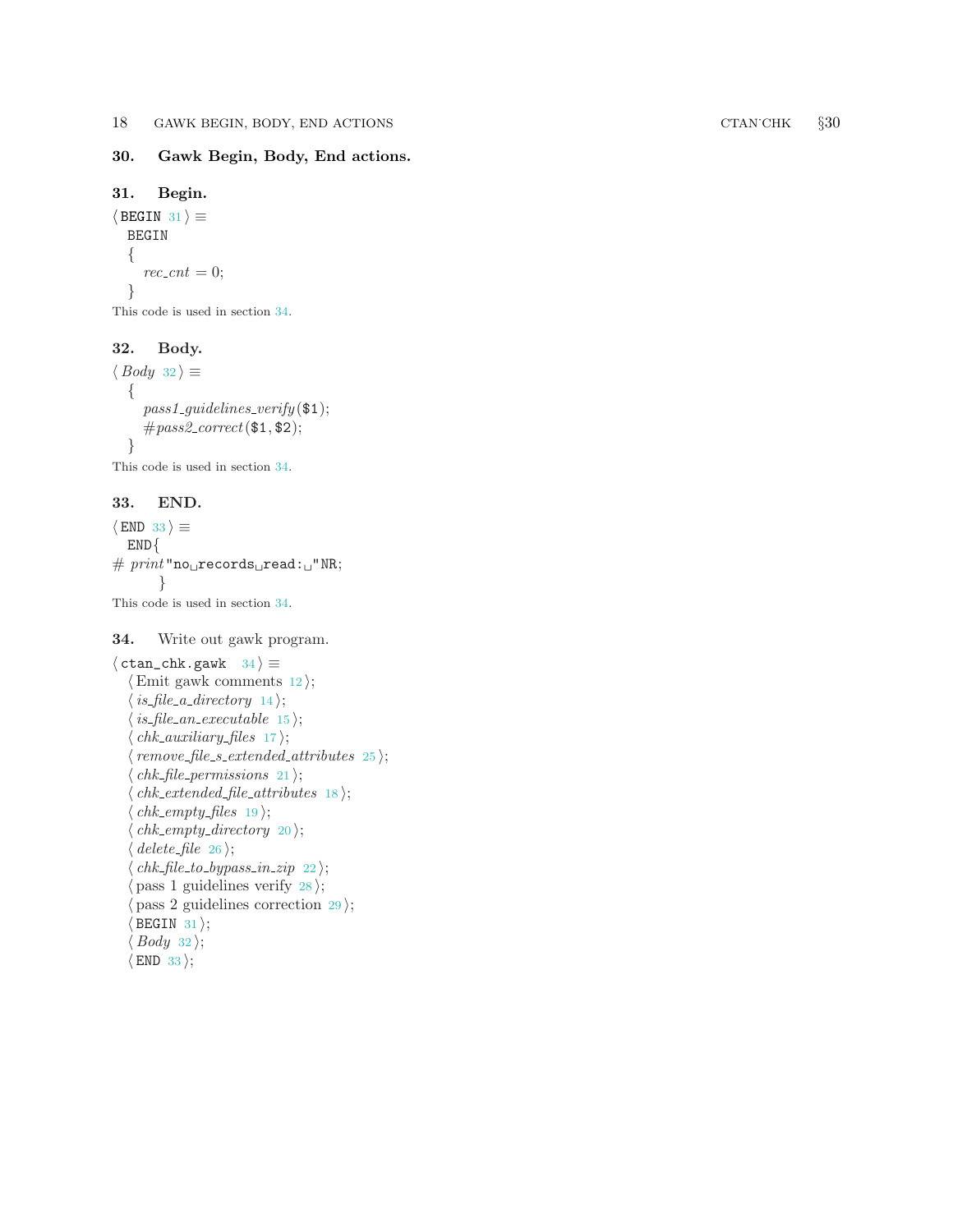<span id="page-18-0"></span>35. Index. \$1: [32.](#page-17-0) \$2: [32.](#page-17-0) an: [12.](#page-7-0) at: [12.](#page-7-0) Author: [12](#page-7-0). BEGIN: [31](#page-17-0). Body: [29.](#page-16-0) Bone: [12](#page-7-0). can: [12.](#page-7-0)  $chk_auxiliary_files: 5, 10, 17, 28.$  $chk_auxiliary_files: 5, 10, 17, 28.$  $chk_auxiliary_files: 5, 10, 17, 28.$  $chk_auxiliary_files: 5, 10, 17, 28.$  $chk_auxiliary_files: 5, 10, 17, 28.$  $chk_auxiliary_files: 5, 10, 17, 28.$  $chk_auxiliary_files: 5, 10, 17, 28.$  $chk_auxiliary_files: 5, 10, 17, 28.$  $chk_auxiliary_files: 5, 10, 17, 28.$  $chk\_empty\_directory: 5, 20, 28.$  $chk\_empty\_directory: 5, 20, 28.$  $chk\_empty\_directory: 5, 20, 28.$  $chk\_empty\_directory: 5, 20, 28.$  $chk\_empty\_directory: 5, 20, 28.$  $chk\_empty\_directory: 5, 20, 28.$  $chk\_empty_{\text{f}}$  iles: [5](#page-2-0), [19,](#page-11-0) [28](#page-16-0). chk extended file attributes : [5,](#page-2-0) [18,](#page-10-0) [28](#page-16-0).  $chk$ -file permissions: [5,](#page-2-0) [21,](#page-12-0) [24,](#page-14-0) [28.](#page-16-0)  $chk$ -file to bypass in zip: [5,](#page-2-0) [22,](#page-13-0) [28.](#page-16-0) cleanup: [12](#page-7-0). close : [14,](#page-8-0) [15,](#page-8-0) [18](#page-10-0), [19](#page-11-0), [20](#page-12-0), [21,](#page-12-0) [25,](#page-14-0) [26.](#page-15-0) Code: [12](#page-7-0).  $copy: 12.$  $copy: 12.$  $copy: 12.$ correct: [17](#page-9-0). Correction: [12.](#page-7-0) ctan: [12.](#page-7-0) CTAN: [12](#page-7-0).  $Ctan\_chk$ : [3](#page-1-0). ctan chk : [1,](#page-0-0) [3](#page-1-0), [4](#page-1-0), [5,](#page-2-0) [8](#page-4-0), [9,](#page-4-0) [10](#page-5-0), [12](#page-7-0), [24,](#page-14-0) [28](#page-16-0).  $ctan\_chk\_bash: 4.$  $ctan\_chk\_bash: 4.$  $ctan\_chk\_bash: 4.$ Dave: [12.](#page-7-0) delete\_file:  $5, 10, 17, 19, 26, 29$  $5, 10, 17, 19, 26, 29$  $5, 10, 17, 19, 26, 29$  $5, 10, 17, 19, 26, 29$  $5, 10, 17, 19, 26, 29$  $5, 10, 17, 19, 26, 29$  $5, 10, 17, 19, 26, 29$  $5, 10, 17, 19, 26, 29$  $5, 10, 17, 19, 26, 29$  $5, 10, 17, 19, 26, 29$  $5, 10, 17, 19, 26, 29$ .  $describing: 12.$  $describing: 12.$  $describing: 12.$ distributed: [12](#page-7-0). document: [12](#page-7-0). droppings: [12](#page-7-0). END:  $\frac{33}{3}$ . file:  $12$ . filename: [14](#page-8-0), [15,](#page-8-0) [17](#page-9-0), [18](#page-10-0), [19,](#page-11-0) [20,](#page-12-0) [21](#page-12-0), [22,](#page-13-0) [24,](#page-14-0) [25,](#page-14-0) [26,](#page-15-0) [28,](#page-16-0) [29](#page-16-0). filetype: [14,](#page-8-0) [15,](#page-8-0) [21.](#page-12-0) Form: [12](#page-7-0). function: <u>[14,](#page-8-0) [15](#page-8-0), [17](#page-9-0), [18,](#page-10-0) [19](#page-11-0), [20](#page-12-0), [21,](#page-12-0) [22,](#page-13-0) [24](#page-14-0)</u>, [25,](#page-14-0) [26,](#page-15-0) [28,](#page-16-0) [29](#page-16-0). functions: [12.](#page-7-0) gawk : [1](#page-0-0), [3,](#page-1-0) [4](#page-1-0), [5,](#page-2-0) [6](#page-3-0), [7,](#page-3-0) [8](#page-4-0), [9,](#page-4-0) [10](#page-5-0), [12,](#page-7-0) [24](#page-14-0), [28.](#page-16-0) General: [12](#page-7-0). getline: [14](#page-8-0), [15,](#page-8-0) [18,](#page-10-0) [19](#page-11-0), [20](#page-12-0), [21,](#page-12-0) [25,](#page-14-0) [26](#page-15-0). GNU: [12.](#page-7-0) quidelines:  $12, 17$  $12, 17$  $12, 17$ . help: [12](#page-7-0). How: [6](#page-3-0). If :  $12$ . Implementation: [12.](#page-7-0) *is*: [12](#page-7-0).

*is\_file\_a\_directory*: [5,](#page-2-0) [14,](#page-8-0) [17](#page-9-0), [19,](#page-11-0) [20,](#page-12-0) [21](#page-12-0).  $is$ -file-an-executable: [5,](#page-2-0) [15,](#page-8-0) [21](#page-12-0). License: [12](#page-7-0). message: [24](#page-14-0), [25,](#page-14-0) [29](#page-16-0). MPL: [12.](#page-7-0) NR: [33.](#page-17-0) number\_fields: [21](#page-12-0).  $number_of_{fields}: 18, 19, 20.$  $number_of_{fields}: 18, 19, 20.$  $number_of_{fields}: 18, 19, 20.$  $number_of_{fields}: 18, 19, 20.$  $number_of_{fields}: 18, 19, 20.$  $number_of_{fields}: 18, 19, 20.$ obtain: [12.](#page-7-0)  $of: 12.$  $of: 12.$  $of: 12.$ one: [12](#page-7-0). org: [12](#page-7-0). parts: [14](#page-8-0), [15](#page-8-0), [18,](#page-10-0) [19,](#page-11-0) [20](#page-12-0), [21](#page-12-0). Pass: [17.](#page-9-0) pass1\_guidelines\_verify: [7](#page-3-0), [9,](#page-4-0) [10,](#page-5-0) [28](#page-16-0), [29,](#page-16-0) [32](#page-17-0). pass2 correct: [6,](#page-3-0) [7](#page-3-0), [29](#page-16-0), [32.](#page-17-0) pdf: [3](#page-1-0), [4](#page-1-0), [12](#page-7-0). print: [17](#page-9-0), [18,](#page-10-0) [19,](#page-11-0) [20](#page-12-0), [21,](#page-12-0) [22](#page-13-0), [24](#page-14-0), [25,](#page-14-0) [33](#page-17-0). *Program*:  $12$ . program: [6,](#page-3-0) [12.](#page-7-0) project: [12](#page-7-0). Public: [12.](#page-7-0) Purpose: [12.](#page-7-0) Read: [12](#page-7-0).  $rec\_cnt: 31.$  $rec\_cnt: 31.$ remove\_file\_s\_execute\_attribute:  $5, 24, 29$  $5, 24, 29$  $5, 24, 29$  $5, 24, 29$  $5, 24, 29$ .  $remove_{file\_s\_extended\_attributes: 5, 18, 25, 29.$  $remove_{file\_s\_extended\_attributes: 5, 18, 25, 29.$  $remove_{file\_s\_extended\_attributes: 5, 18, 25, 29.$  $remove_{file\_s\_extended\_attributes: 5, 18, 25, 29.$  $remove_{file\_s\_extended\_attributes: 5, 18, 25, 29.$  $remove_{file\_s\_extended\_attributes: 5, 18, 25, 29.$  $remove_{file\_s\_extended\_attributes: 5, 18, 25, 29.$  $remove_{file\_s\_extended\_attributes: 5, 18, 25, 29.$ respect: [12](#page-7-0). run: [12](#page-7-0). scenarios: [12.](#page-7-0) See: [12](#page-7-0).  $should: 12.$  $should: 12.$  $should: 12.$ some: [12.](#page-7-0) Source: [12](#page-7-0). split: [14](#page-8-0), [15](#page-8-0), [18,](#page-10-0) [19,](#page-11-0) [20](#page-12-0), [21](#page-12-0). sprintf: [14,](#page-8-0) [15,](#page-8-0) [17](#page-9-0), [18,](#page-10-0) [19,](#page-11-0) [20](#page-12-0), [21,](#page-12-0) [22,](#page-13-0) [25](#page-14-0), [26.](#page-15-0)  $str: 14, 15, 17, 18, 21, 22.$  $str: 14, 15, 17, 18, 21, 22.$  $str: 14, 15, 17, 18, 21, 22.$  $str: 14, 15, 17, 18, 21, 22.$  $str: 14, 15, 17, 18, 21, 22.$  $str: 14, 15, 17, 18, 21, 22.$  $str: 14, 15, 17, 18, 21, 22.$  $str: 14, 15, 17, 18, 21, 22.$  $str: 14, 15, 17, 18, 21, 22.$  $str: 14, 15, 17, 18, 21, 22.$  $str: 14, 15, 17, 18, 21, 22.$  $str: 14, 15, 17, 18, 21, 22.$ strtonum: [19](#page-11-0), [20.](#page-12-0) subject: [12](#page-7-0). suggested: [12.](#page-7-0)  $terms: 12.$  $terms: 12.$  $terms: 12.$ that: [12.](#page-7-0) the: [12.](#page-7-0) This: [12](#page-7-0). to: [6](#page-3-0), [12.](#page-7-0) upload:  $12$ . use: [6.](#page-3-0) various: [12](#page-7-0). version: [12](#page-7-0). violated: [17](#page-9-0).  $was: 12.$  $was: 12.$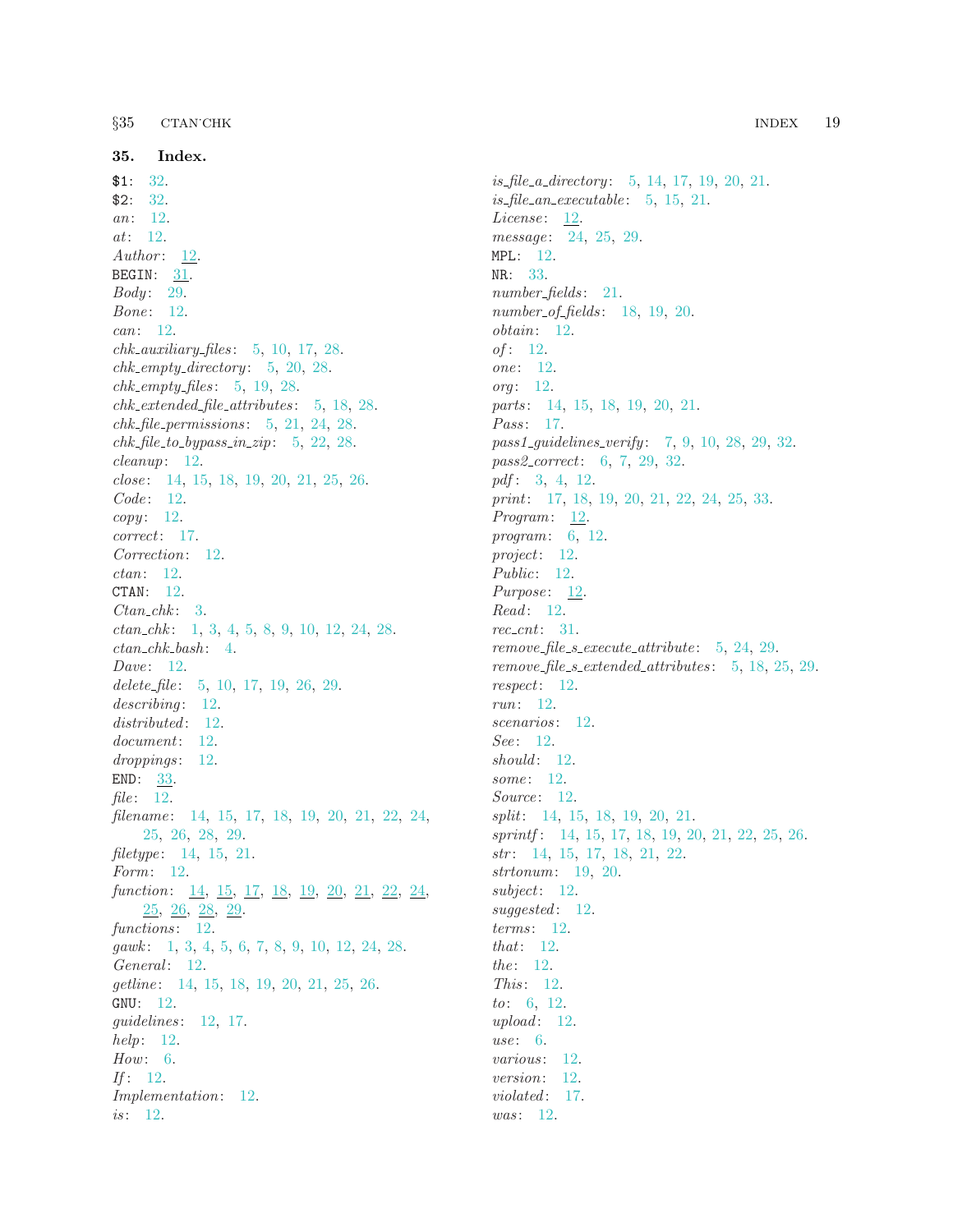CTAN'CHK §35

 $20$  INDEX

website: [12](#page-7-0). with: [12](#page-7-0). www: [12](#page-7-0). xx: [14](#page-8-0), [15](#page-8-0), [18](#page-10-0). You: [12](#page-7-0). zip : [3](#page-1-0) .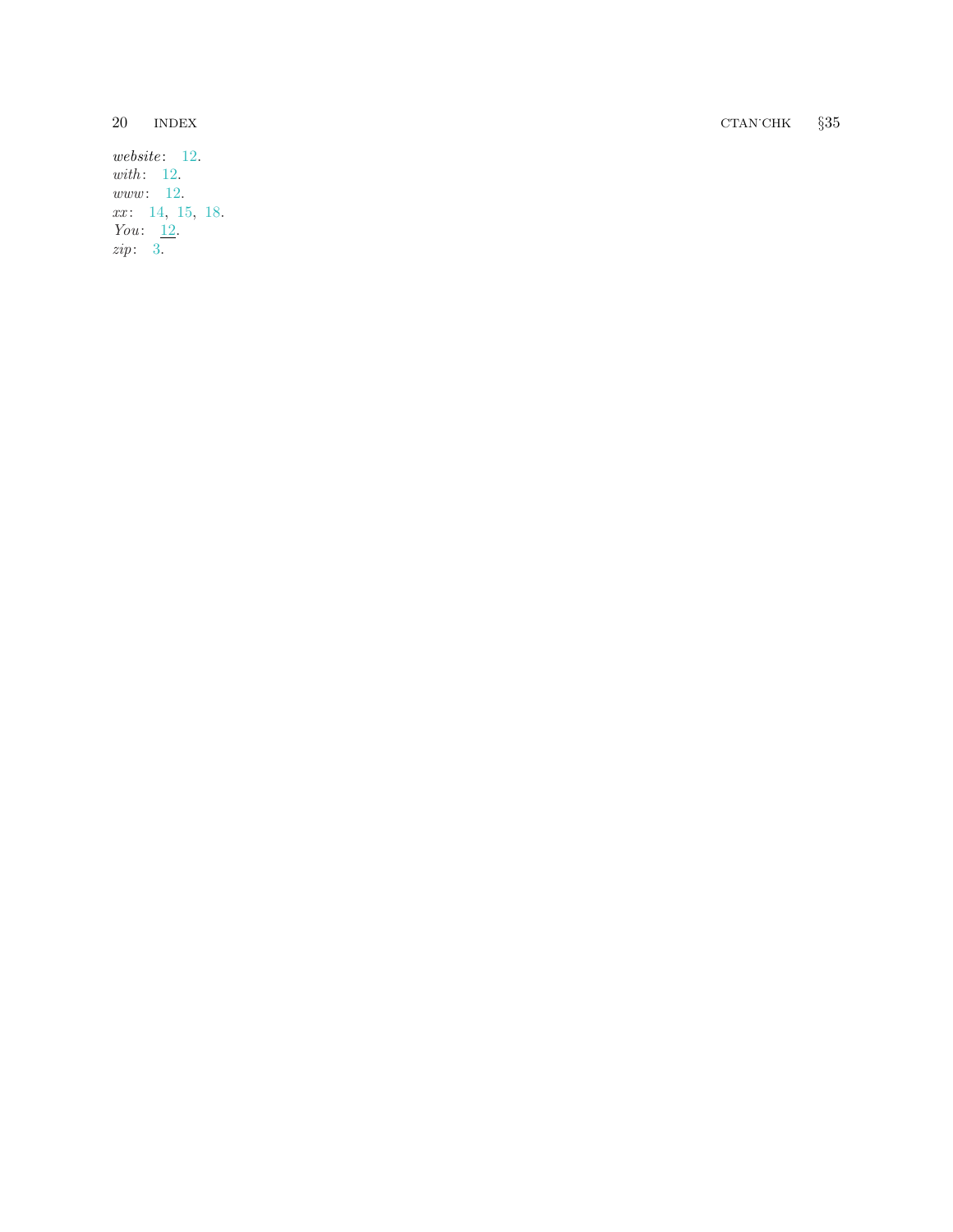$\langle$  Emit gawk comments  $12$  Used in section [34](#page-17-0).  $\langle \texttt{ctan\_chk.gawk} \quad 34 \rangle$  $\langle \texttt{ctan\_chk.gawk} \quad 34 \rangle$  $\langle \texttt{ctan\_chk.gawk} \quad 34 \rangle$  $\langle$  pass 1 guidelines verify [28](#page-16-0) i Used in section [34.](#page-17-0)  $\langle$  pass 2 guidelines correction [29](#page-16-0)  $\rangle$  Used in section [34.](#page-17-0)  $\langle$  BEGIN [31](#page-17-0)  $\rangle$  Used in section [34](#page-17-0).  $\langle Body\ 32 \rangle$  $\langle Body\ 32 \rangle$  $\langle Body\ 32 \rangle$  Used in section [34](#page-17-0).  $\langle$  END [33](#page-17-0)  $\rangle$  Used in section [34.](#page-17-0)  $chk_auxiliary_{\text{f}}\,les\ 17$  $chk_auxiliary_{\text{f}}\,les\ 17$  Used in section [34.](#page-17-0)  $chk\_empty\_directory$  [20](#page-12-0) in section [34](#page-17-0).  $chk\_empty\_files \ 19$  $chk\_empty\_files \ 19$  Used in section [34](#page-17-0).  $chk\_extended\_file\_attributes$  [18](#page-10-0) in section [34](#page-17-0).  $chk$ -file permissions  $21$  Used in section [34.](#page-17-0)  $chk$ -file  $to$ -bypass-in-zip [22](#page-13-0)) Used in section [34](#page-17-0).  $delete_{\text{file 26}}$  $delete_{\text{file 26}}$  $delete_{\text{file 26}}$  Used in section [34.](#page-17-0) is\_file\_a\_directory  $14$  Vsed in section [34.](#page-17-0) is file  $an\_execute$  [15](#page-8-0) is used in section [34](#page-17-0).  $remove_{file\_s\_execute\_attribute \ 24}$  $remove_{file\_s\_execute\_attribute \ 24}$  $remove_{file\_s\_execute\_attribute \ 24}$  $\langle$  remove\_file\_s\_extended\_attributes [25](#page-14-0) \ Used in section [34.](#page-17-0)